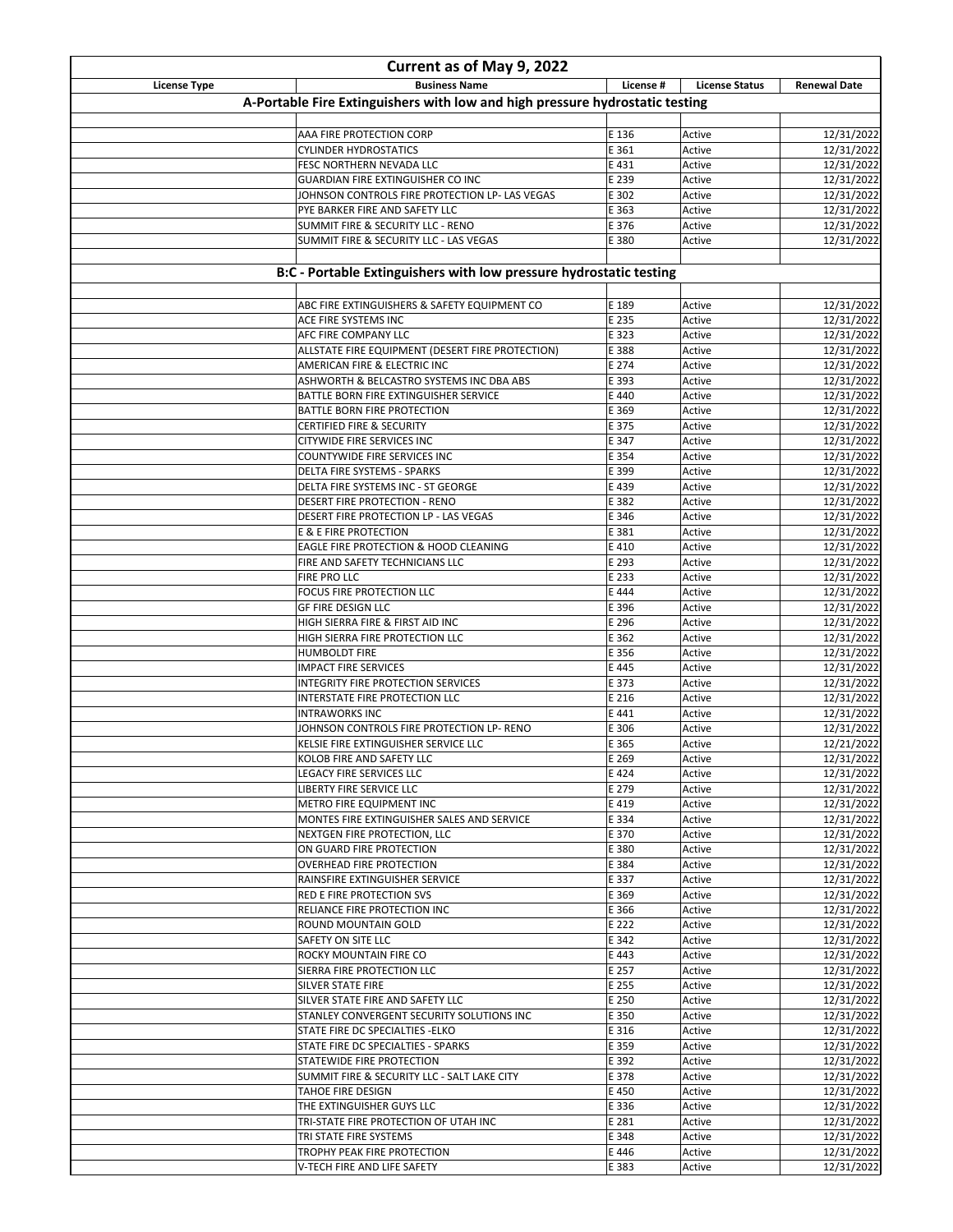| Current as of May 9, 2022                              |                                                             |                 |                       |                          |
|--------------------------------------------------------|-------------------------------------------------------------|-----------------|-----------------------|--------------------------|
| <b>License Type</b>                                    | <b>Business Name</b>                                        | License #       | <b>License Status</b> | <b>Renewal Date</b>      |
|                                                        | VALLEY FIRE PREVENTION LLC                                  | E 319           | Active                | 12/31/2022               |
|                                                        | <b>VEGAS VALLEY FIRE PROTECTION</b>                         | E 389           | Active                | 12/31/2022               |
|                                                        | WESTERN COMMERCIAL SERVICES, LLC                            | E 412           | Active                | 12/31/2022               |
|                                                        | WESTERN FIRE PREVENTION AIR FILTER SERVICES INC             | E 103           | Active                | 12/31/2022               |
|                                                        | WHITE PINE FIRE EXTINGINGUISHERS LLC                        | E 366           | Active                | 12/31/2022               |
|                                                        | <b>B-Portable Fire Extinguishers</b>                        |                 |                       |                          |
|                                                        | <b>ACTION FIRE AND SAFTEY</b>                               | E 217           | Active                | 12/31/2022               |
|                                                        | COMMERCIAL FIRE PROTECTION - NV INC                         | E 391           | Active                | 12/31/2022               |
|                                                        | COSCO FIRE PROTECTION INC -LAS VEGAS                        | E 403           | Active                | 12/31/2022               |
|                                                        | <b>ELTEX ENTERPRISES</b>                                    | E 326           | Active                | 12/31/2022               |
|                                                        | FIRE ENGINEERING COMPANY INC                                | E 377           | Active                | 12/31/2022               |
|                                                        | FMC FIRE PROTECTION LLC                                     | E 398           | Active                | 12/31/2022               |
|                                                        | <b>ISR FIRE PROTECTION INC</b>                              | E 436           | Active                | 12/31/2022               |
|                                                        | LANGE PLUMBING LLC<br>MALLORY SAFETY SUPPLY                 | E 407<br>E 404  | Active<br>Active      | 12/31/2022<br>12/31/2022 |
|                                                        | NEVADA FIRE PROTECTION INC                                  | E 359           | Active                | 12/31/2022               |
|                                                        | ORR FIRE PROTECTION                                         | E 401           | Active                | 12/31/2022               |
|                                                        | PHOENIX FIRE PROTECTION LLC                                 | E 405           | Active                | 12/31/2022               |
|                                                        | <b>PYRO GUYS</b>                                            | E 340           | Active                | 12/31/2022               |
|                                                        | <b>SIGNAL FIRE INC</b>                                      | E 368           | Active                | 12/31/2022               |
|                                                        | SUPRME FIRE PROTECTION LLC                                  | E 357           | Active                | 12/31/2022               |
|                                                        |                                                             |                 |                       |                          |
|                                                        | D-Interior Design - F F & E                                 |                 |                       |                          |
|                                                        | A TOUCH OF ELEGANCE                                         | D 75            | Active                | 4/30/2023                |
|                                                        | ALISON MILLER INTERIORS                                     | D 51            | Active                | 4/30/2023                |
|                                                        | <b>AMPLIFY INTERIORS</b>                                    | D 66            | Active                | 4/30/2023                |
|                                                        | <b>BOXWOOD AVENUE</b>                                       | D 53            | Active                | 4/30/2023                |
|                                                        | <b>BRIAN G THORNTON DESIGNS LLC</b>                         | D 48            | Active                | 4/30/2023                |
|                                                        | CATHERINE MACFEE INTERIOR DESIGN                            | D 101           | Active                | 4/30/2023                |
|                                                        | CHRISTOPHER COLDOFF                                         | D 82            | Active                | 4/30/2023                |
|                                                        | <b>DELRAY DESIGN</b>                                        | D <sub>2</sub>  | Active                | 4/30/2023                |
|                                                        | <b>DESIGNING IMAGES LLC</b><br><b>DESIRED SPACE</b>         | D 13<br>D 36    | Active<br>Active      | 4/30/2023<br>4/30/2023   |
|                                                        | <b>ERYKAG DESIGN</b>                                        | D76             | Active                | 4/30/2023                |
|                                                        | <b>FACILITEQ NEVADA LLC</b>                                 | D 83            | Active                | 4/30/2023                |
|                                                        | <b>FLOW DESIGNS</b>                                         | D 47            | Active                | 4/30/2023                |
|                                                        | <b>GMJ INTERIOR DESIGN</b>                                  | D 85            | Active                | 4/30/2023                |
|                                                        | <b>INSIDE INTERIORS</b>                                     | D 77            | Active                | 4/30/2023                |
|                                                        | <b>INTERIOR MOTIVES</b>                                     | <b>D5</b>       | Active                | 4/30/2023                |
|                                                        | <b>JAZMINA AND CO</b>                                       | D <sub>65</sub> | Active                | 4/30/2023                |
|                                                        | JULIE PORTER ASSOCIATES LLC                                 | D 28            | Active                | 4/30/2023                |
|                                                        | <b>LNS DESIGN</b><br>LT INC                                 | D 12<br>D 60    | Active<br>Active      | 4/30/2023<br>4/30/2023   |
|                                                        | <b>LUCY DEE INTERIORS</b>                                   | D <sub>69</sub> | Active                | 4/30/2023                |
|                                                        | MARTEEN MOORE INTERIOR PLANNING                             | D 10            | Active                | 4/30/2023                |
|                                                        | <b>MERGE INC</b>                                            | D 78            | Active                | 4/30/2023                |
|                                                        | MINDFUL DESIGN INC                                          | D 90            | Active                | 4/30/2023                |
|                                                        | <b>NEW WINGS INC</b>                                        | D 86            | Active                | 4/30/2023                |
|                                                        | PARRAGUIRRE INTERIOR ARTISTRY LLC                           | D 16            | Active                | 4/30/2023                |
|                                                        | RICHARD TODD DESIGN                                         | D 23            | Active                | 4/30/2023                |
|                                                        | <b>RITUALS LLC</b>                                          | D <sub>52</sub> | Active                | 4/30/2023                |
|                                                        | ROOM RESOLUTIONS INC<br>SABINA VAVRA DESIGN                 | D 18<br>D 45    | Active<br>Active      | 4/30/2023<br>4/30/2023   |
|                                                        | SCORSETTI DESIGN LLC                                        | D 17            | Active                | 4/30/2023                |
|                                                        | THE LUXE INTERIOR                                           | D 29            | Active                | 4/30/2023                |
|                                                        | THE OPEN DOOR                                               | D 91            | Active                | 4/30/2023                |
|                                                        |                                                             |                 |                       |                          |
|                                                        | E1-E2 Pre-Engineered/Engineered Fixed Extinguishing Systems |                 |                       |                          |
| Pre-Engineered/Engineered                              | ACE FIRE SYSTEMS INC                                        | E 42            | Active                | 12/31/2022               |
| Engineered                                             | ADT COMMERCIAL                                              | E/2             | Active                | 12/31/2022               |
| Pre-Engineered                                         | AFC FIRE COMPANY LLC                                        | E/175           | Active                | 12/31/2022               |
| Engineered                                             | ALARM CONTROL SYSTEMS INC                                   | E/28            | Active                | 12/31/2022               |
| Pre-Engineered/Engineered                              | ALLSTATE FIRE EQUIPMENT (DESERT FIRE PROTECTION)            | E 116           | Active                | 12/31/2022               |
| Pre-Engineered/Engineered<br>Pre-Engineered/Engineered | AMERICAN FIRE & ELECTRIC INC<br>BATTLE BORN FIRE PROTECTION | E 76<br>E 368   | Active<br>Active      | 12/31/2022<br>12/31/2022 |
| Pre-Engineered/Engineered                              | CERTIFIED FIRE & SECURITY                                   | E/1123          | Active                | 12/31/2022               |
| Pre-Engineered                                         | COMMERCIAL FIRE PROTECTION - NV INC                         | E/1118          | Active                | 12/31/2022               |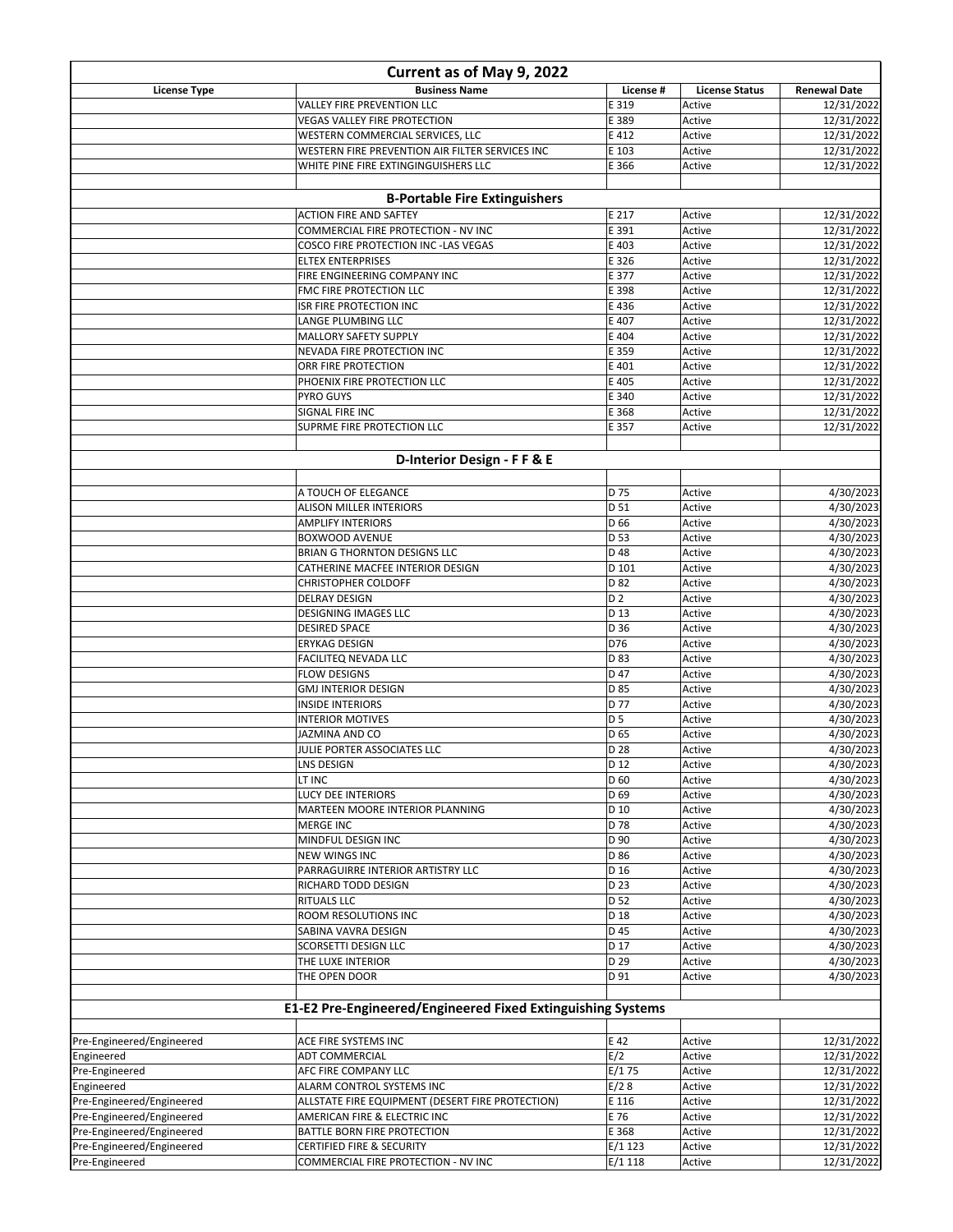| Current as of May 9, 2022                              |                                                     |               |                       |                          |
|--------------------------------------------------------|-----------------------------------------------------|---------------|-----------------------|--------------------------|
| <b>License Type</b>                                    | <b>Business Name</b>                                | License #     | <b>License Status</b> | <b>Renewal Date</b>      |
| Pre-Engineered/Engineered                              | COSCO FIRE PROTECTION INC - LAS VEGAS               | E 121         | Active                | 12/31/2022               |
| Pre-Engineered/Engineered                              | COUNTYWIDE FIRE SERVICES INC                        | E 93          | Active                | 12/31/2022               |
| Pre-Engineered/Engineered                              | DELTA FIRE SYSTEMS - SPARKS                         | E 04          | Active                | 12/31/2022               |
| Pre-Engineered/Engineered                              | DELTA FIRE SYSTEMS INC - ST GEORGE                  | E 438         | Active                | 12/31/2022               |
| Pre-Engineered/Engineered                              | DESERT FIRE PROTECTION - RENO                       | E 115         | Active                | 12/31/2022               |
| Pre-Engineered/Engineered                              | DESERT FIRE PROTECTION LP - LAS VEGAS               | E 77          | Active                | 12/31/2022               |
| Pre-Engineered/Engineered                              | EAGLE FIRE PROTECTION & HOOD CLEANING               | E 430         | Active                | 12/31/2022               |
| Engineered                                             | FACILITIES PROTECTION SYSTEMS - BREA                | E/2415        | Active                | 12/31/2022               |
| Engineered                                             | FACILITIES PROTECTION SYSTEMS - LAS VEGAS           | E/2417        | Active                | 12/31/2022               |
| Pre-Engineered/Engineered                              | FESC NORTHERN NEVADA LLC                            | E 432         | Active                | 12/31/2022               |
| Pre-Engineered/Engineered                              | FIRE AND SAFETY TECHNICIANS LLC                     | E 125         | Active                | 12/31/2022               |
| Engineered                                             | FIRE ENGINEERING COMPANY INC                        | E/291         | Active                | 12/31/2022               |
| Engineered                                             | FIRE SOLUTIONS LLC                                  | $E/2$ 374     | Active                | 12/31/2022               |
| Pre-Engineered                                         | FMC FIRE PROTECTION LLC                             | E/1119        | Active                | 12/31/2022               |
| Pre-Engineered/Engineered<br>Pre-Engineered/Engineered | <b>GF FIRE DESIGN LLC</b>                           | E 97<br>E 54  | Active                | 12/31/2022               |
| Pre-Engineered/Engineered                              | G & G SYSTEMS<br>INTEGRITY FIRE PROTECTION SERVICES | E 109         | Active<br>Active      | 12/31/2022<br>12/31/2022 |
| Engineered                                             | INTELLIGENT TECHNOLOGIES & SERVICES INC             | $E/2$ 124     | Active                | 12/31/2022               |
| Pre-Engineered                                         | <b>ISR FIRE PROTECTION INC</b>                      | E 437         | Active                | 12/31/2022               |
| Pre-Engineered/Engineered                              | JOHNSON CONTROLS FIRE PROTECTION LP - RENO          | E 70          | Active                | 12/31/2022               |
| Pre-Engineered/Engineered                              | JOHNSON CONTROLS FIRE PROTECTION LP - LAS VEGAS     | E 68          | Active                | 12/31/2022               |
| Pre-Engineered/Engineered                              | <b>LEGACY FIRE SERVICES</b>                         | E 423         | Active                | 12/31/2022               |
| Pre-Engineered                                         | METRO FIRE EQUIPMENT INC                            | E/1422        | Active                | 12/31/2022               |
| Pre-Engineered/Engineered                              | NEXTGEN FIRE PROTECTION, LLC                        | E 113         | Active                | 12/31/2022               |
| Engineered                                             | ORR PROTECTION SYSTEMS INC                          | $E/2$ 106     | Active                | 12/31/2022               |
| Pre-Engineered/Engineered                              | PYE BARKER FIRE AND SAFETY                          | E 367         | Active                | 12/31/2022               |
| Pre-Engineered/Engineered                              | RELIANCE FIRE PROTECTION INC                        | E 100         | Active                | 12/31/2022               |
| Engineered                                             | SAFE ELECTRONICS INC                                | $E/2$ 26      | Active                | 12/31/2022               |
| Pre-Engineered/Engineered                              | STATE FIRE DC SPECIALTIES - ELKO                    | E 73          | Active                | 12/31/2022               |
| Pre-Engineered/Engineered                              | STATE FIRE DC SPECIALTIES - SPARKS                  | E 360         | Active                | 12/31/2022               |
| Pre-Engineered/Engineered                              | STATEWIDE FIRE PROTECTION                           | E 108         | Active                | 12/31/2022               |
| Pre-Engineered/Engineered                              | SUMMIT FIRE & SECURITY LLC - RENO                   | E 377         | Active                | 12/31/2022               |
| Pre-Engineered/Engineered                              | SUMMIT FIRE & SECURITY LLC - LAS VEGAS              | E 381         | Active                | 12/31/2022               |
| Pre-Engineered                                         | SUMMIT FIRE & SECURITY LLC - SALT LAKE CITY         | E 379         | Active                | 12/31/2022               |
| Engineered/Pre-Engineered                              | TAHOE FIRE DESIGN LLC                               | E 381         | Active                | 12/31/2022               |
| Pre-Engineered                                         | TROPHY PEAK FIRE PROTECTION                         | E 447         | Active                | 12/31/2022               |
| Pre-Engineered/Engineered                              | WESTERN COMMERCIAL SERVICES, LLC                    | E 117         | Active                | 12/31/2022               |
| Pre-Engineered/Engineered                              | WESTERN FIRE PREVENTION AIR FILTER SERVICES INC     | E 03          | Active                | 12/31/2022               |
|                                                        | F-Fire Alarms/Protective Signaling System           |               |                       |                          |
|                                                        |                                                     |               |                       |                          |
|                                                        | <b>AC PRO INC</b>                                   | F 347         | Active                | 12/31/2022               |
|                                                        | ABLE INTEGRATED SOLUTIONS LLC                       | F 547         | Active                | 12/31/2022               |
|                                                        | ACE FIRE SYSTEMS INC                                | F 177         | Active                | 12/31/2022               |
|                                                        | <b>ACTION ELECTRIC INC</b>                          | F475          | Active                | 12/31/2022               |
|                                                        | <b>ADAMIK ELECTRIC</b>                              | F 532         | Active                | 12/31/2022               |
|                                                        | ADT LLC OF DELAWARE - LAS VEGAS                     | F468          | Active                | 12/31/2022               |
|                                                        | ADT LLC OF DELAWARE - RENO<br><b>ADT COMMERCIAL</b> | F467<br>F 575 | Active<br>Active      | 12/31/2022<br>12/31/2022 |
|                                                        | ALARM CONTROL SYSTEMS INC                           | F 39          | Active                | 12/31/2022               |
|                                                        | ALARMCO INC                                         | F 9           | Active                | 12/31/2022               |
|                                                        | ALBIREO ENERGY                                      | F 583         | Active                | 12/31/2022               |
|                                                        | ALL PRO SECURITY INC                                | F415          | Active                | 12/31/2022               |
|                                                        | ALLSTATE FIRE EQUIPMENT (DESERT FIRE PROTECTION)    | F471          | Active                | 12/31/2022               |
|                                                        | <b>ALL TRADES</b>                                   | F 554         | Active                | 12/31/2022               |
|                                                        | AM FIRE & ELECTRONIC SERVICES INC                   | F 267         | Active                | 12/31/2022               |
|                                                        | AMERICAN FIRE & ELECTRIC INC                        | F 178         | Active                | 12/31/2022               |
|                                                        | ASHWORTH & BELCASTRO SYSTEMS INC DBA ABS            | F 342         | Active                | 12/31/2022               |
|                                                        | <b>BALDWIN ELECTRICAL INSTALLATIONS</b>             | F448          | Active                | 12/31/2022               |
|                                                        | <b>BATTLE BORN ALARM</b>                            | F 589         | Active                | 12/31/2022               |
|                                                        | <b>BOMBARD ELECTRIC LLC</b>                         | F 168         | Active                | 12/31/2022               |
|                                                        | <b>BRIGGS ELECTRIC INC</b>                          | F 336         | Active                | 12/31/2022               |
|                                                        | C R DRAKE & SONS INC                                | F 307         | Active                | 12/31/2022               |
|                                                        | <b>CERTIFIED FIRE &amp; SECURITY</b>                | F 174         | Active                | 12/31/2022               |
|                                                        | CFS SYSTEMS LLC                                     | F 589         | Active                | 12/31/2022               |
|                                                        | <b>CLIMATEC LLC</b>                                 | F490          | Active                | 12/31/2022               |
|                                                        | <b>COLIANT SOLUTIONS INC</b>                        | F438          | Active                | 12/31/2022               |
|                                                        | COMMERCIAL FIRE PROTECTION - NV INC                 | F474          | Active                | 12/31/2022               |
|                                                        | <b>COMMUNICATION ELECTRONIC SYSTEMS</b>             | F 232         | Active                | 12/31/2022               |
|                                                        | <b>COMPREHENSIVE SYSTEMS</b>                        | F 376         | Active                | 12/31/2022               |
|                                                        | <b>CONTI CORPORATION</b>                            | F 366         | Active                | 12/31/2022               |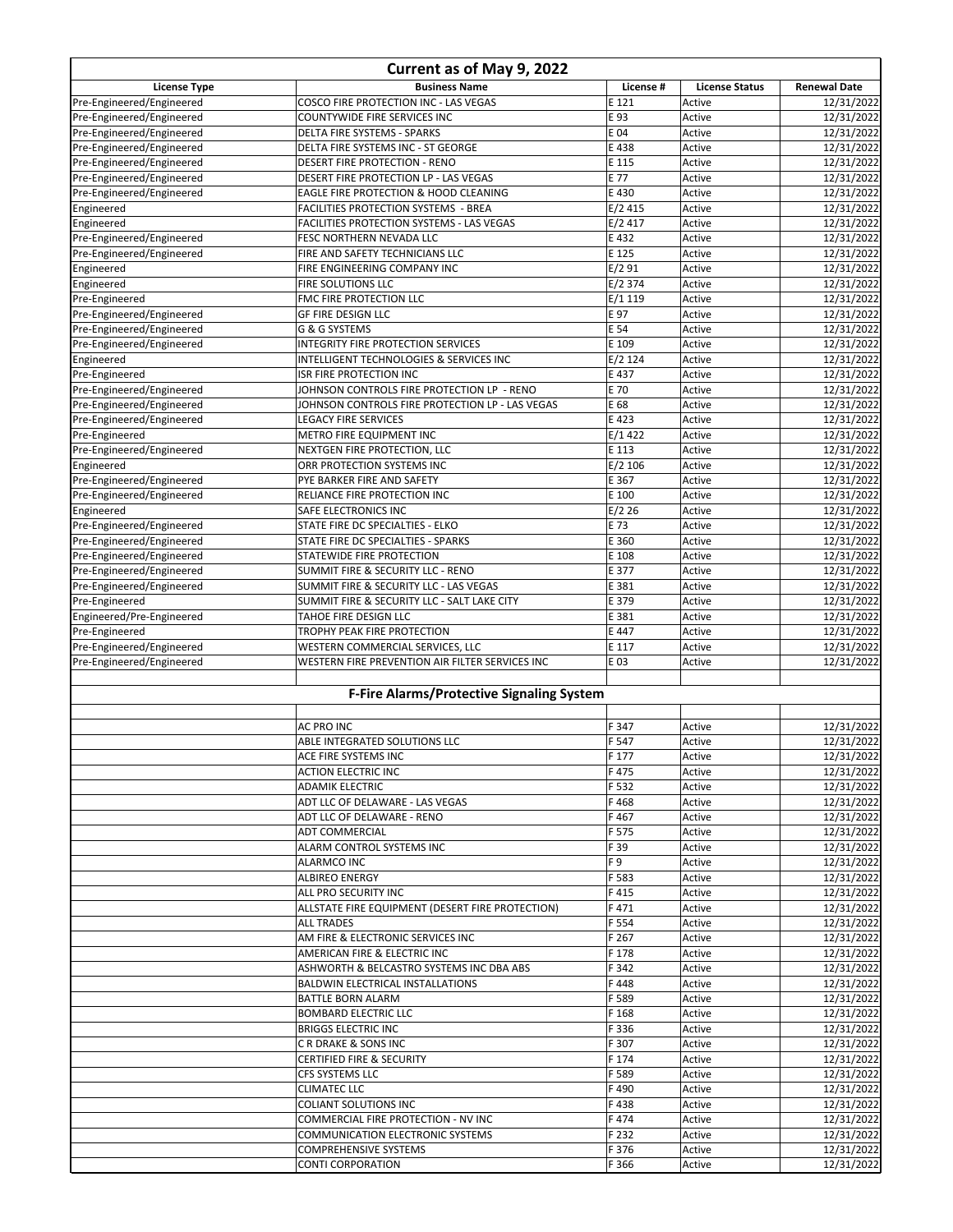| Current as of May 9, 2022 |                                                                                                       |                |                       |                          |
|---------------------------|-------------------------------------------------------------------------------------------------------|----------------|-----------------------|--------------------------|
| <b>License Type</b>       | <b>Business Name</b>                                                                                  | License #      | <b>License Status</b> | <b>Renewal Date</b>      |
|                           | COSCO FIRE PROTECTION INC - LAS VEGAS                                                                 | F476           | Active                | 12/31/2022               |
|                           | COSCO FIRE PROTECTION INC - ROCKLIN                                                                   | F476           | Active                | 12/31/2022               |
|                           | DATAPLUS COMMUNICATIONS                                                                               | F450           | Active                | 12/31/2022               |
|                           | DELTA FIRE SYSTEMS - SPARKS                                                                           | F493           | Active                | 12/31/2022               |
|                           | DELTA FIRE SYSTEMS INC - ST GEORGE<br>DESERT HILLS ELECTRIC INC                                       | F 544<br>F 375 | Active<br>Active      | 12/31/2022<br>12/31/2022 |
|                           | DIGNITY FIRE PROTECTION INC                                                                           | F 564          | Active                | 12/31/2022               |
|                           | DYNALECTRIC COMPANY OF NEVADA                                                                         | F45            | Active                | 12/31/2022               |
|                           | EA SYSTEMS LLC                                                                                        | F483           | Active                | 12/31/2022               |
|                           | <b>EDS ELECTRONICS INC</b>                                                                            | F 169          | Active                | 12/31/2022               |
|                           | <b>ELECTRICODE</b>                                                                                    | F 570          | Active                | 12/31/2022               |
|                           | ELECTRONIC INTEGRATION SOLUTIONS                                                                      | F495           | Active                | 12/31/2022               |
|                           | FACILITIES PROTECTION SYSTEMS - BREA                                                                  | F 510          | Active                | 12/31/2022               |
|                           | FACILITIES PROTECTION SYSTEMS - LAS VEGAS                                                             | F 515          | Active                | 12/31/2022               |
|                           | F E MORAN IN SPECIAL HAZARD SYSTEMS                                                                   | F487           | Active                | 12/31/2022               |
|                           | FIRE AND SAFETY TECHNICIANS LLC                                                                       | F 505          | Active                | 12/31/2022               |
|                           | FIRE ENGINEERING COMPANY INC                                                                          | F 403          | Active                | 12/31/2022               |
|                           | FIRE PROTECTION SERVICE CORP DBA MOUNTAIN ALARM FIRE &<br>SECURITY - OGDEN                            | F 594          | Active                | 12/31/2022               |
|                           | FIRE PROTECTION SERVICE CORP DBA MOUNTAIN ALARM FIRE &                                                |                |                       |                          |
|                           | SECURITY - OGDEN                                                                                      | F459           | Active                | 12/31/2022               |
|                           | FIRE PROTECTION SERVICE CORP DBA MOUNTAIN ALARM FIRE &                                                |                |                       |                          |
|                           | <b>SECURITY - ST GEORGE</b>                                                                           | F 592          | Active                | 12/31/2022               |
|                           | FIRE PROTECTION SERVICE CORP DBA MOUNTAIN ALARM FIRE &                                                |                |                       |                          |
|                           | <b>SECURITY - SPARKS</b>                                                                              | F 593          | Active                | 12/31/2022               |
|                           | FIRE SOLUTIONS LLC                                                                                    | F 580          | Active                | 12/31/2022               |
|                           | FISK ELECTRIC COMPANY                                                                                 | F421           | Active                | 12/31/2022               |
|                           | FOURTHIRTEEN ELECTRIC LLC                                                                             | F 579          | Active                | 12/31/2022               |
|                           | G & G SYSTEMS                                                                                         | F 265          | Active                | 12/31/2022               |
|                           | GF FIRE DESIGN LLC                                                                                    | F410           | Active                | 12/31/2022               |
|                           | <b>GATEWAY FIRE &amp; SECURITY LLC</b>                                                                | F 550          | Active                | 12/31/2022               |
|                           | GREAT SALT LAKE ELECTRIC INC                                                                          | F435           | Active                | 12/31/2022               |
|                           | HAANPAA ENTERPRISES LLC dba BLUE SECURITY<br>HERNANDEZ ELECTRIC LLC                                   | F 531<br>F 574 | Active<br>Active      | 12/31/2022<br>12/31/2022 |
|                           | HOLM ELECTRIC                                                                                         | F497           | Active                | 12/31/2022               |
|                           | HONEYWELL INTERNATIONAL                                                                               | F420           | Active                | 12/31/2022               |
|                           | IMPACT FIRE SERVICES LLC                                                                              | F 552          | Active                | 12/31/2022               |
|                           | <b>INTEGRITY CABLING SYSTEMS</b>                                                                      | F 562          | Active                | 12/31/2022               |
|                           | INTELLIGENT TECHNOLOGIES & SERVICES INC                                                               | F 504          | Active                | 12/31/2022               |
|                           | INTELLIGENT FIRE SYSTEMS & SOLUTIONS INC                                                              | F 530          | Active                | 12/31/2022               |
|                           | <b>INTERFACE SECURITY SYSTEMS LLC</b>                                                                 | F 521          | Active                | 12/31/2022               |
|                           | <b>INTRAWORKS INC</b>                                                                                 | F446           | Active                | 12/31/2022               |
|                           | IRONCLAD ELECTRIC                                                                                     | F 581          | Active                | 12/31/2022               |
|                           | J7 ENTERPRISES LLC                                                                                    | F 586          | Active                | 12/31/2022               |
|                           | JOHNSON CONTROLS FIRE PROTECTION LP - RENO                                                            | F 324          | Active                | 12/31/2022               |
|                           | JOHNSON CONTROLS FIRE PROTECTION LP - LAS VEGAS                                                       | F 325          | Active                | 12/31/2022               |
|                           | JOHNSON CONTROLS SECURITY SOLUTIONS LLC - LAS VEGAS<br>JOHNSON CONTROLS SECURITY SOLUTIONS LLC - RENO | F470<br>F469   | Active<br>Active      | 12/31/2022<br>12/31/2022 |
|                           | K & N CONSTRUCTION, INC                                                                               | F 588          | Active                | 12/31/2022               |
|                           | LAKELAND ELECTRIC                                                                                     | F 561          | Active                | 12/31/2022               |
|                           | LITCHY ELECTRIC                                                                                       | F 392          | Active                | 12/31/2022               |
|                           | LIVE ELECTRIC INC                                                                                     | F 576          | Active                | 12/31/2022               |
|                           | LIVEWIRE ELECTRIC LLC                                                                                 | F432           | Active                | 12/31/2022               |
|                           | LOW VOLTAGE TECHNOLOGIES                                                                              | F441           | Active                | 12/31/2022               |
|                           | MDI SECURITY OF LAS VEGAS                                                                             | F 590          | Active                | 12/31/2022               |
|                           | MAX POWER ELECTRIC LLC                                                                                | F 584          | Active                | 12/31/2022               |
|                           | MAXIMUM SECURITY SYSTEMS                                                                              | F 277          | Active                | 12/31/2022               |
|                           | MERIT ELECTRIC                                                                                        | F 542          | Active                | 12/31/2022               |
|                           | MESQUITE ELECTRIC LLC                                                                                 | F494           | Active                | 12/31/2022               |
|                           | METRO FIRE EQUIPMENT INC<br>MOJAVE ELECTRIC                                                           | F 535<br>F 220 | Active<br>Active      | 12/31/2022<br>12/31/2022 |
|                           | MURPHY ELECTRIC INC                                                                                   | F 251          | Active                | 12/31/2022               |
|                           | NELSON ELECTRIC COMPANY INC                                                                           | F 166          | Active                | 12/31/2022               |
|                           | NEVADA FIRE PROTECTION INC                                                                            | F 363          | Active                | 12/31/2022               |
|                           | <b>NEWTRON LLC</b>                                                                                    | F 559          | Active                | 12/31/2022               |
|                           | NEXTGEN MONITORING                                                                                    | F411           | Active                | 12/31/2022               |
|                           | NEXTGEN INTEGRATED SOLUTIONS                                                                          | F 282          | Active                | 12/31/2022               |
|                           | NORTHERN NEVADA FIRE PROTECTION INC                                                                   | F481           | Active                | 12/31/2022               |
|                           | NU SYSTEMS INC                                                                                        | F 208          | Active                | 12/31/2022               |
|                           | ON GUARD FIRE PROTECTION                                                                              | F472           | Active                | 12/31/2022               |
|                           | ORANGE ELECTRONIC SERVICES                                                                            | F 582          | Active                | 12/31/2022               |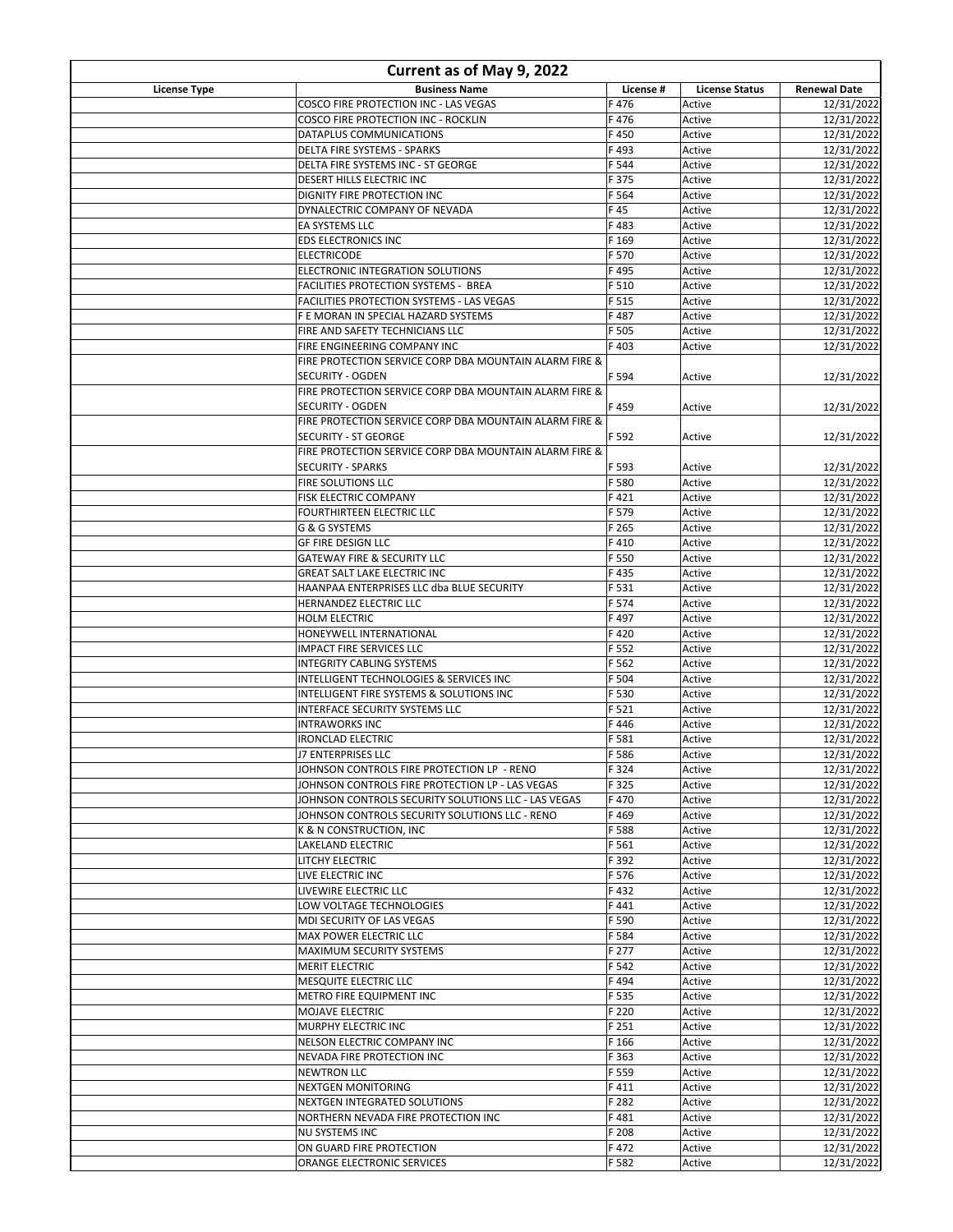| Current as of May 9, 2022 |                                                                   |                  |                       |                          |
|---------------------------|-------------------------------------------------------------------|------------------|-----------------------|--------------------------|
| <b>License Type</b>       | <b>Business Name</b>                                              | License #        | <b>License Status</b> | <b>Renewal Date</b>      |
|                           | ORR PROTECTION SYSTEMS INC                                        | F445             | Active                | 12/31/2022               |
|                           | OVERHEAD FIRE PROTECTION INC                                      | F 518            | Active                | 12/31/2022               |
|                           | PARADIGM ELECTRIC                                                 | F 370            | Active                | 12/31/2022               |
|                           | POPE TECHNOLOGIES                                                 | F 572            | Active                | 12/31/2022               |
|                           | POWERCOMM SOLUTIONS INC                                           | F 315            | Active                | 12/31/2022               |
|                           | PROCOM SYSTEMS INC                                                | F 384<br>F440    | Active<br>Active      | 12/31/2022<br>12/31/2022 |
|                           | PROFESSIONAL SYSTEMS TECHNOLOGY<br>PROTECT-A-BIZ                  | F465             | Active                | 12/31/2022               |
|                           | PROTECTION DEVICES INC                                            | F 296            | Active                | 12/31/2022               |
|                           | <b>PROTEK ELECTRIC</b>                                            | F489             | Active                | 12/31/2022               |
|                           | PUEBLO ELECTRICAL SERVICES                                        | F 276            | Active                | 12/31/2022               |
|                           | PYE BARKER FIRE AND SECURITY                                      | F 569            | Active                | 12/31/2022               |
|                           | PYROCOM INC                                                       | F 245            | Active                | 12/31/2022               |
|                           | RELIANCE FIRE PROTECTION INC                                      | F 262            | Active                | 12/31/2022               |
|                           | <b>REX MOORE GROUP INC</b>                                        | F 529            | Active                | 12/31/2022               |
|                           | RFI COMMUNICATIONS SECURITY SYSTEMS                               | F 237            | Active                | 12/31/2022               |
|                           | ROBCO ELECTRIC INC                                                | F 503            | Active                | 12/31/2022               |
|                           | <b>ROGUE ELECTRIC LLC</b>                                         | F 536            | Active                | 12/31/2022               |
|                           | ROSENDIN ELECTRIC INC                                             | F 398            | Active                | 12/31/2022               |
|                           | SABAH INTERNATIONAL INC                                           | F 568            | Active                | 12/31/2022               |
|                           | SAFE ELECTRONICS INC                                              | F 63             | Active                | 12/31/2022               |
|                           | SALMON ELECTRICAL                                                 | F462             | Active                | 12/31/2022               |
|                           | <b>SAS INTEGRATED</b>                                             | F 546            | Active                | 12/31/2022               |
|                           | SECURITAS ELECTRONIC SECURITY INC<br>SECURITY CONSULTING & SUPPLY | F 533<br>F 313   | Active<br>Active      | 12/31/2022<br>12/31/2022 |
|                           | SECURITY LOCK AND ALARM INC                                       | F 54             | Active                | 12/31/2022               |
|                           | SECURITY SIGNAL DEVICES                                           | F 308            | Active                | 12/31/2022               |
|                           | SHAMBAUGH & SON, LP                                               | F 512            | Active                | 12/31/2022               |
|                           | SHIELD FIRE & SECURITY LLC                                        | F433             | Active                | 12/31/2022               |
|                           | SIEMENS INDUSTRY INC - RANCHO CORDOVA CA                          | F431             | Active                | 12/31/2022               |
|                           | SIEMENS INDUSTRY INC -LAS VEGAS                                   | F 254            | Active                | 12/31/2022               |
|                           | SIGNAL FIRE INC                                                   | F 378            | Active                | 12/31/2022               |
|                           | SOLID STATE ELECTRIC LLC                                          | F414             | Active                | 12/31/2022               |
|                           | SONITROL OF SOUTHERN NEVADA                                       | F 247            | Active                | 12/31/2022               |
|                           | STANLEY CONVERGENT SECURITY SOLUTIONS INC -LAS VEGAS              | F401             | Active                | 12/31/2022               |
|                           | STATE FIRE DC SPECIALTIES - ELKO                                  | F 365            | Active                | 12/31/2022               |
|                           | STATE FIRE DC SPECIALTIES - SPARKS                                | F 565            | Active                | 12/31/2022               |
|                           | STATEWIDE FIRE PROTECTION                                         | F439             | Active                | 12/31/2022               |
|                           | <b>STRUCTURE WORKS INC</b><br>SUMMIT CONTROL SYSTEMS LLC          | F 578<br>F 508   | Active<br>Active      | 12/31/2022               |
|                           | SUMMIT FIRE & SECURITY LLC - RENO                                 | F 585            | Active                | 12/31/2022<br>12/31/2022 |
|                           | SUMMIT FIRE & SECURITY LLC - LAS VEGAS                            | F 587            | Active                | 12/31/2022               |
|                           | SWIFT ELECTRICAL SERVICES                                         | F 349            | Active                | 12/31/2022               |
|                           | SYSTEMS OF NEVADA                                                 | F486             | Active                | 12/31/2022               |
|                           | TAYLOR ELECTRIC INC                                               | F 344            | Active                | 12/31/2022               |
|                           | TD ELECTRIC INC                                                   | F487             | Active                | 12/31/2022               |
|                           | TAHOE FIRE DESIGN LLC                                             | F 577            | Active                | 12/31/2022               |
|                           | TECHCITY ELECTRIC                                                 | F 591            | Active                | 12/31/2022               |
|                           | TELEDATA TECHNOLOGIES - LAS VEGAS                                 | F330             | Active                | 12/31/2022               |
|                           | TELEDATA TECHNOLOGIES - RENO                                      | F 507            | Active                | 12/31/2022               |
|                           | TELGIAN                                                           | F 350            | Active                | 12/31/2022               |
|                           | TITAN SYSTEMS INC                                                 | F460             | Active                | 12/31/2022               |
|                           | TROPHY PEAK FIRE                                                  | F 545            | Active                | 12/31/2022               |
|                           | <b>ULTIMATE ALARMS</b>                                            | F 289            | Active                | 12/31/2022               |
|                           | UNITECH ELECTRONICS INC<br>UNITED ELECTRICAL SERVICES INC         | F496<br>F 145    | Active<br>Active      | 12/31/2022<br>12/31/2022 |
|                           | UNITED SYSTEMS FIRE AND SECURITY LLC                              | F492             | Active                | 12/31/2022               |
|                           | VANKIRK ELECTRIC INC                                              | F477             | Active                | 12/31/2022               |
|                           | <b>VECTOR SECURITY</b>                                            | F437             | Active                | 12/31/2022               |
|                           | <b>VFS FIRE &amp; SECURITY</b>                                    | F 573            | Active                | 12/31/2022               |
|                           | VOLTA SYSTEMS GROUP LLC                                           | F 553            | Active                | 12/31/2022               |
|                           | WESTERN PACIFIC ELECTRIC INC                                      | F 514            | Active                | 12/31/2022               |
|                           | WIGGINS INCORPORATED                                              | F 571            | Active                | 12/31/2022               |
|                           |                                                                   |                  |                       |                          |
|                           | Flame Effect -Natural Gas/Propane/Liquid/Alcohol/Gel              |                  |                       |                          |
|                           |                                                                   |                  |                       |                          |
|                           | ADVANCED ENTERTAINMENT SERVICES<br><b>BOKO FINE ARTS</b>          | FE 30            | Active                | 4/30/2023                |
|                           | <b>DELZIO DESIGN</b>                                              | FE 407<br>FE 413 | Active<br>Active      | 4/30/2023<br>4/30/2023   |
|                           | DYNAMIC EFFECTS & FIREWORKS COMPANY                               | FE 147           | Active                | 4/30/2023                |
|                           | ER LASER PRODUCTIONS                                              | FE 338           | Active                | 4/30/2023                |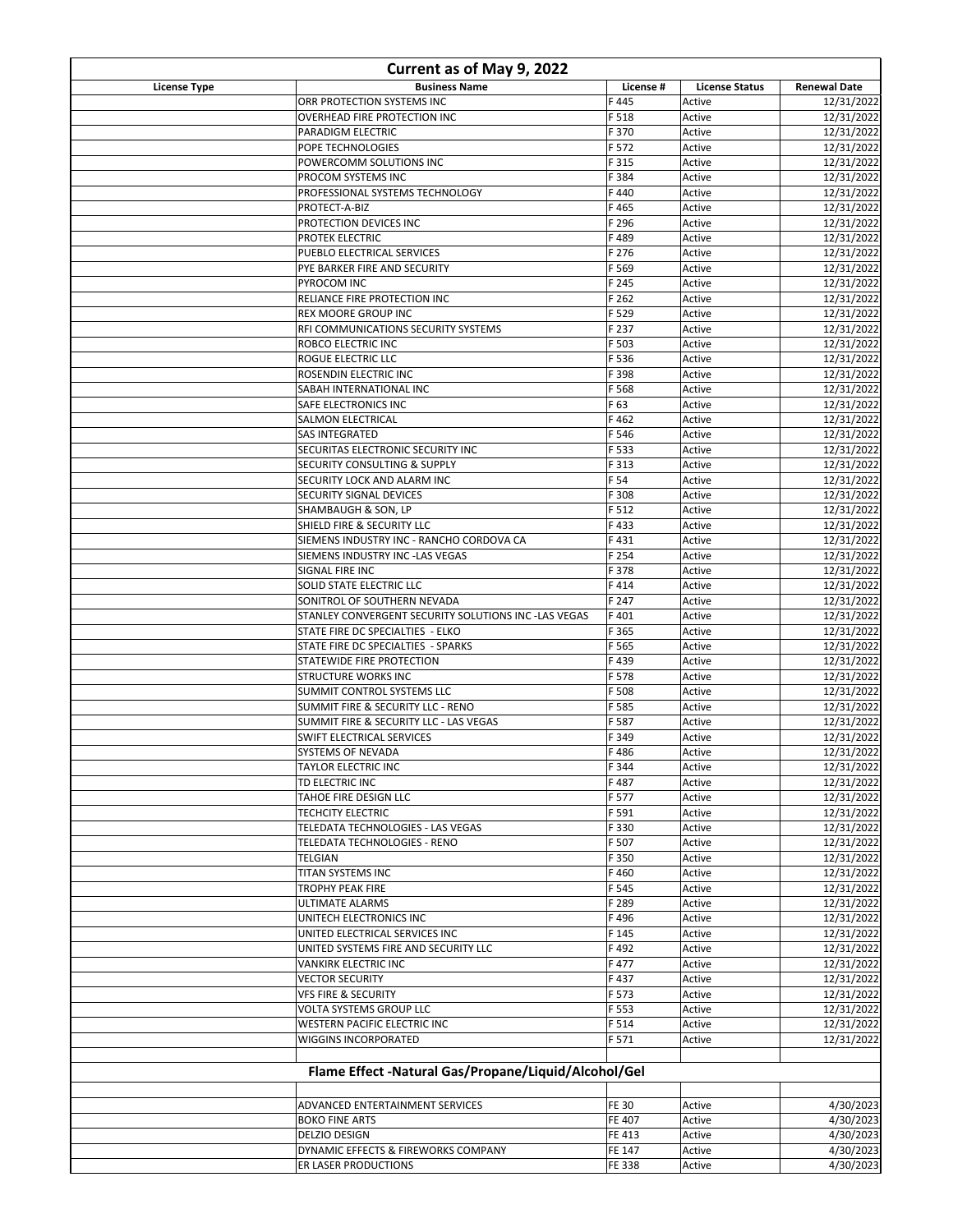| Current as of May 9, 2022 |                                                                               |                  |                       |                          |
|---------------------------|-------------------------------------------------------------------------------|------------------|-----------------------|--------------------------|
| <b>License Type</b>       | <b>Business Name</b>                                                          | License #        | <b>License Status</b> | <b>Renewal Date</b>      |
|                           | FFP EFFECTS INC                                                               | FE 369           | Active                | 4/30/2023                |
|                           | <b>GARDEN STATE FIREWORKS</b>                                                 | FE 231           | Active                | 4/30/2023                |
|                           | <b>IMAGE SFX</b>                                                              | FE 171           | Active                | 4/30/2023                |
|                           | <b>JDL FX LLC</b>                                                             | FE 408           | Active                | 4/30/2023                |
|                           | JEM FX LV INC                                                                 | FE 363           | Active                | 4/30/2023                |
|                           | LAS VEGAS DISPLAY FIREWORKS<br>PHILLIPS SPECIAL EFFECTS                       | FE 429<br>FE 448 | Active<br>Active      | 4/30/2023<br>4/30/2023   |
|                           | PIRANHA PRODUCTIONS                                                           | <b>FE 85</b>     | Active                | 4/30/2023                |
|                           | PYRO GUYS INC                                                                 | FE 180           | Active                | 4/30/2023                |
|                           | PYRO SPECTACULARS INC                                                         | FE 390           | Active                | 4/30/2023                |
|                           | PYRO SPECTACULARS NORTH                                                       | FE 412           | Active                | 4/30/2023                |
|                           | PYROTECNICO/FX LLC                                                            | FE 177           | Active                | 4/30/2023                |
|                           | PYROTEK SPECIAL EFFECTS LAS VEGAS INC                                         | FE 396           | Active                | 4/30/2023                |
|                           | <b>STRICTLY FX LLC</b>                                                        | FE 117           | Active                | 4/30/2023                |
|                           |                                                                               |                  |                       |                          |
|                           | <b>G-Automatic Fire Sprinkler System</b>                                      |                  |                       |                          |
|                           |                                                                               |                  |                       |                          |
|                           | <b>5G FIRE LLC</b>                                                            | G 1194           | Active                | 12/31/2022               |
|                           | AAA FIRE SPRINKLERS INC                                                       | G 168            | Active                | 12/31/2022               |
|                           | ACE FIRE SYSTEMS INC                                                          | G 141            | Active                | 12/31/2022               |
|                           | AERO AUTOMATIC SPRINKLER COMPANY INC                                          | G 658            | Active                | 12/31/2022               |
|                           | ALLSTATE FIRE EQUIPMENT (DESERT FIRE PROTECTION)                              | G 912            | Active                | 12/31/2022               |
|                           | <b>ALL TRADES</b>                                                             | G 1084           | Active                | 12/31/2022               |
|                           | AMERICAN FIRE & ELECTRIC INC<br>ASHWORTH & BELCASTRO SYSTEMS INC DBA ABS      | G 148            | Active                | 12/31/2022               |
|                           |                                                                               | G 788            | Active                | 12/31/2022               |
|                           | AUTOMATIC FIRE SPRINKLERS INC<br>BRASS2COPPER MECHANICAL INC                  | G 153<br>G 1196  | Active<br>Active      | 12/31/2022<br>12/31/2022 |
|                           | <b>CERTIFIED FIRE &amp; SECURITY</b>                                          | G 641            | Active                | 12/31/2022               |
|                           | CFS SYSTEMS LLC                                                               | G 1203           | Active                | 12/31/2022               |
|                           | CHARLES CHESTER PLUMBING & HEATING                                            | G 237            | Active                | 12/31/2022               |
|                           | COMMERCIAL FIRE PROTECTION - NV INC                                           | G 931            | Active                | 12/31/2022               |
|                           | COSCO FIRE PROTECTION INC - LAS VEGAS                                         | G 632            | Active                | 12/31/2022               |
|                           | COSCO FIRE PROTECTION INC - ROCKLIN                                           | G 632            | Active                | 12/31/2022               |
|                           | DELTA FIRE SYSTEMS -SPARKS                                                    | G 008            | Active                | 12/31/2022               |
|                           | DELTA FIRE SYSTEMS -ST GEORGE                                                 | G 1079           | Active                | 12/31/2022               |
|                           | <b>DESERT FIRE PROTECTION - RENO</b>                                          | G 442            | Active                | 12/31/2022               |
|                           | DESERT FIRE PROTECTION LP - LAS VEGAS                                         | G 443            | Active                | 12/31/2022               |
|                           | DIGNITY FIRE PROTECTION INC                                                   | G 1162           | Active                | 12/31/2022               |
|                           | DISTINCTIVE PLUMBING                                                          | G 1002           | Active                | 12/31/2022               |
|                           | DU-MOR FIRE SYSTEMS INC                                                       | G 1199           | Active                | 12/31/2022               |
|                           | <b>E &amp; E FIRE PROTECTION</b>                                              | G 80             | Active                | 12/31/2022               |
|                           | <b>EDS ELECTRONICS INC</b>                                                    | G 903            | Active                | 12/31/2022               |
|                           | ELITE AUTOMATIC FIRE PROTECTION SYSTEMS INC                                   | G 968            | Active                | 12/31/2022               |
|                           | ELITE FIRE PROTECTION INC                                                     | G 308            | Active                | 12/31/2022               |
|                           | <b>EXPEDITE FIRE INC</b>                                                      | G 766            | Active                | 12/31/2022               |
|                           | <b>EXTREME FIRE PROTECTION</b><br><b>FACILITIES PROTECTION SYSTEMS - BREA</b> | G 467            | Active                | 12/31/2022               |
|                           | <b>FACILITIES PROTECTION SYSTEMS - LAS VEGAS</b>                              | G 1147           | Active<br>Active      | 12/31/2022<br>12/31/2022 |
|                           | FE MORAN INC SPECIAL HAZARD SYSTEMS                                           | G1150<br>G 304   | Active                | 12/31/2022               |
|                           | FIRE AND SAFETY TECHNICIANS LLC                                               | G 994            | Active                | 12/31/2022               |
|                           | FIRE ENGINEERING COMPANY INC                                                  | G 42             | Active                | 12/31/2022               |
|                           | FIRE PROTECTION PROVIDED BY MESA LLC                                          | G 609            | Active                | 12/31/2022               |
|                           | FIRE PROTECTION SERVICE CORP DBA MOUNTAIN ALARM FIRE &                        |                  |                       |                          |
|                           | SECURITY - OGDEN                                                              | G 1195           | Active                | 12/31/2022               |
|                           | <b>FIRE SOLUTIONS LLC</b>                                                     | G 1198           | Active                | 12/31/2022               |
|                           | FIRE SPRINKLER SYSTEMS, INC.                                                  | G 572            | Active                | 12/31/2022               |
|                           | FIRE SYSTEMS PLUS LLC                                                         | G 494            | Active                | 12/31/2022               |
|                           | FOCUS FIRE PROTECTION LLC                                                     | G 1106           | Active                | 12/31/2022               |
|                           | <b>FOCUS PLUMBING</b>                                                         | G 1098           | Active                | 12/31/2022               |
|                           | <b>FUTURE FIRE PROTECTION</b>                                                 | G 364            | Active                | 12/31/2022               |
|                           | <b>GESCO NV</b>                                                               | G 992            | Active                | 12/31/2022               |
|                           | <b>GF FIRE DESIGN LLC</b>                                                     | G 670            | Active                | 12/31/2022               |
|                           | HALO FIRE PROTECTION LLC                                                      | G 1193           | Active                | 12/31/2022               |
|                           | HIGH SIERRA FIRE PROTECTION LLC                                               | G 1160           | Active                | 12/31/2022               |
|                           | <b>HORIZON FIRE PROTECTION INC</b>                                            | G 696            | Active                | 12/31/2022               |
|                           | HTA PLUMBING & MECHANICAL INC                                                 | G 386            | Active                | 12/31/2022               |
|                           | HYDRO FIRE PROTECTION INC                                                     | G 969            | Active                | 12/31/2022               |
|                           | <b>IMPACT FIRE SERVICES LLC</b>                                               | G 1118           | Active                | 12/31/2022               |
|                           | <b>INTRAWORKS INC</b>                                                         | G 1093           | Active                | 12/31/2022               |
|                           | JB FIRE SYSTEMS                                                               | G 829            | Active                | 12/31/2022               |
|                           | JF AHERN CO                                                                   | G 971            | Active                | 12/31/2022               |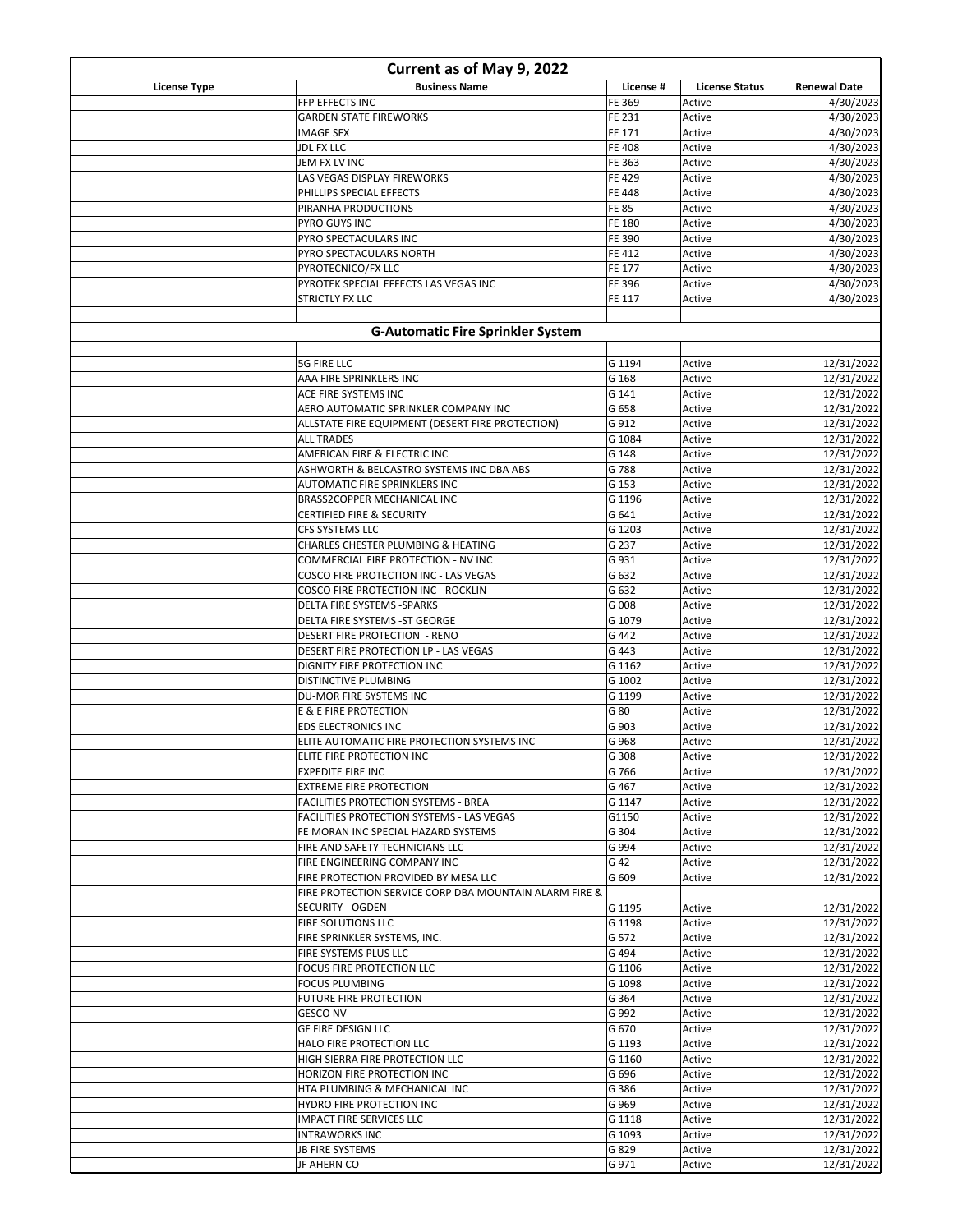| Current as of May 9, 2022 |                                                                                       |                                 |                       |                          |
|---------------------------|---------------------------------------------------------------------------------------|---------------------------------|-----------------------|--------------------------|
| <b>License Type</b>       | <b>Business Name</b>                                                                  | License #                       | <b>License Status</b> | <b>Renewal Date</b>      |
|                           | JOHNSON CONTROLS FIRE PROTECTION LP - LAS VEGAS                                       | G 422                           | Active                | 12/31/2022               |
|                           | JOHNSON CONTROLS FIRE PROTECTION LP -RENO<br>K & N CONSTRUCTION, INC                  | G 424<br>G 678                  | Active<br>Active      | 12/31/2022<br>12/31/2022 |
|                           | KAP MECHANICAL SERVICES LLC                                                           | G 549                           | Active                | 12/31/2022               |
|                           | LANGE PLUMBING LLC                                                                    | G 666                           | Active                | 12/31/2022               |
|                           | LEGACY FIRE SERVICES LLC                                                              | G 1022                          | Active                | 12/31/2022               |
|                           | LUSCHAR COMPANY LLC                                                                   | G 59                            | Active                | 12/31/2022               |
|                           | MARQUEE FIRE PROTECTION                                                               | G 748                           | Active                | 12/31/2022               |
|                           | METRO FIRE EQUIPMENT INC                                                              | G 1015                          | Active                | 12/31/2022               |
|                           | MR SPRINKLER FIRE PROTECTION<br>NEVADA FIRE PROTECTION INC                            | G 461<br>G 349                  | Active<br>Active      | 12/31/2022<br>12/31/2022 |
|                           | NEXTGEN FIRE PROTECTION, LLC                                                          | G 773                           | Active                | 12/31/2022               |
|                           | NORTH STAR FIRE PROTECTION LLC                                                        | G 451                           | Active                | 12/31/2022               |
|                           | NORTHERN NEVADA FIRE PROTECTION INC                                                   | G 960                           | Active                | 12/31/2022               |
|                           | ON GUARD FIRE PROTECTION                                                              | G 537                           | Active                | 12/31/2022               |
|                           | OVERHEAD FIRE PROTECTION INC                                                          | G 16                            | Active                | 12/31/2022               |
|                           | PHOENIX FIRE PROTECTION LLC                                                           | G 689                           | Active                | 12/31/2022               |
|                           | PRECISION FIRE PROTECTION INC                                                         | G 217                           | Active                | 12/31/2022               |
|                           | PROCOM SYSTEMS INC<br>PYE BARKER FIRE AND SAFETY                                      | G 491<br>G 1187                 | Active<br>Active      | 12/31/2022<br>12/31/2022 |
|                           | RED E FIRE PROTECTION SERVICES LLC                                                    | G 1109                          | Active                | 12/31/2022               |
|                           | <b>RELIANCE FIRE PROTECTION INC</b>                                                   | G 305                           | Active                | 12/31/2022               |
|                           | <b>ROCKRIDGE LLC</b>                                                                  | G 1100                          | Active                | 12/31/2022               |
|                           | SA COMUNALE COMPANY, INC.                                                             | G 507                           | Active                | 12/31/2022               |
|                           | SCOTT FIRE PROTECTION                                                                 | G 495                           | Active                | 12/31/2022               |
|                           | SHAMBAUGH & SON, LP                                                                   | G 583                           | Active                | 12/31/2022               |
|                           | SHILO AUTOMATIC SPRINKLER INC                                                         | G 285                           | Active                | 12/31/2022               |
|                           | SIEMENS INDUSTRY INC- VEGAS                                                           | G 1191                          | Active                | 12/31/2022               |
|                           | SIGNAL FIRE INC<br>SOUTH SHORE FIRE SPRINKLER                                         | G 661<br>G 50                   | Active<br>Active      | 12/31/2022<br>12/31/2022 |
|                           | SOUTHLAND INDUSTRIES                                                                  | G 415                           | Active                | 12/31/2022               |
|                           | SOUTHWEST FIRE PROTECTION CO                                                          | G 136                           | Active                | 12/31/2022               |
|                           | STATE FIRE DC SPECIALTIES - ELKO                                                      | G 701                           | Active                | 12/31/2022               |
|                           | STATE FIRE DC SPECIALTIES - SPARKS                                                    | G 1163                          | Active                | 12/31/2022               |
|                           | STATEWIDE FIRE PROTECTION                                                             | G 087                           | Active                | 12/31/2022               |
|                           | SUMMIT FIRE & SECURITY LLC - RENO                                                     | G 1200                          | Active                | 12/31/2022               |
|                           | SUMMIT FIRE & SECURITY LLC - LAS VEGAS<br>SUMMIT FIRE & SECURITY LLC - SALT LAKE CITY | G 1202<br>G 1201                | Active<br>Active      | 12/31/2022<br>12/31/2022 |
|                           | SUMMIT FIRE PROTECTION OF MINNESOTA CO                                                | G 1056                          | Active                | 12/31/2022               |
|                           | SUPREME FIRE PROTECTION LLC                                                           | G 1151                          | Active                | 12/31/2022               |
|                           | TAHOE FIRE DESIGN LLC                                                                 | G 1197                          | Active                | 12/31/2022               |
|                           | <b>TELGIAN CORPORATION</b>                                                            | G 486                           | Active                | 12/31/2022               |
|                           | THE CRAIG BROWN COMPANY                                                               | G 1142                          | Active                | 12/31/2022               |
|                           | THE SAFETY TEAM                                                                       | G 786                           | Active                | 12/31/2022               |
|                           | TRADE WEST CONSTRUCTION INC                                                           | G 314                           | Active                | 12/31/2022               |
|                           | <b>TROPHY PEAK FIRE</b><br>UP-SIDE-DOWN INSPECTIONS & FIRE LLC (INSPECTIONS ONLY)     | G 1082<br>G 1192                | Active<br>Active      | 12/31/2022<br>12/31/2022 |
|                           | VEGAS VALLEY FIRE PROTECTION                                                          | G 410                           | Active                | 12/31/2022               |
|                           | VFS FIRE AND SECURITY SERVICE                                                         | G 1072                          | Active                | 12/31/2022               |
|                           | WALKER FIRE PROTECTION INC                                                            | G 1156                          | Active                | 12/31/2022               |
|                           | WESTERN FIRE PREVENTION AIR FILTER SERVICES INC                                       | G 383                           | Active                | 12/31/2022               |
|                           | WOLVERINE FIRE PROTECTION                                                             | G 569                           | Active                | 12/31/2022               |
|                           | XTREME FIRE PROTECTION LLC                                                            | G 1083                          | Active                | 12/31/2022               |
|                           |                                                                                       |                                 |                       |                          |
|                           | <b>Backflow Testing</b>                                                               |                                 |                       |                          |
|                           |                                                                                       |                                 |                       |                          |
|                           | AAA BACKFLOW ASSEMBLY TESTERS OF NV LLC                                               | BF 629<br>BF 875                | Active                | 12/31/2022<br>12/31/2022 |
|                           | AAA FIRE SPRINKLERS INC<br>ACE FIRE SYSTEMS INC                                       | BF 1034                         | Active<br>Active      | 12/31/2022               |
|                           | <b>ALL TRADES</b>                                                                     | <b>BF 1086</b>                  | Active                | 12/31/2022               |
|                           | AMERICAN FIRE & ELECTRIC INC                                                          | <b>BF 873</b>                   | Active                | 12/31/2022               |
|                           | ASHWORTH & BELCASTRO SYSTEMS INC DBA ABS                                              | BF 825                          | Active                | 12/31/2022               |
|                           | <b>B &amp; L BACKFLOW TESTING SPECIALISTS</b>                                         | <b>BF446</b>                    | Active                | 12/31/2022               |
|                           | CERTIFIED FIRE & SECURITY                                                             | BF 642                          | Active                | 12/31/2022               |
|                           | D & R HYDRANT, INC                                                                    | <b>BF 810</b>                   | Active                | 12/31/2022               |
|                           | DELTA FIRE SYSTEMS -SPARKS                                                            | BF 1032                         | Active                | 12/31/2022               |
|                           | DELTA FIRE SYSTEMS INC - ST GEORGE<br>DESERT FIRE PROTECTION - RENO                   | <b>BF 1080</b><br><b>BF 890</b> | Active<br>Active      | 12/31/2022               |
|                           | FIRE AND SAFETY TECHNICIANS LLC                                                       | BF 1005                         | Active                | 12/31/2022<br>12/31/2022 |
|                           | FIRE ENGINEERING COMPANY INC                                                          | BF 911                          | Active                | 12/31/2022               |
|                           | FIRE SOLUTIONS LLC                                                                    | BF 1405                         | Active                | 12/31/2022               |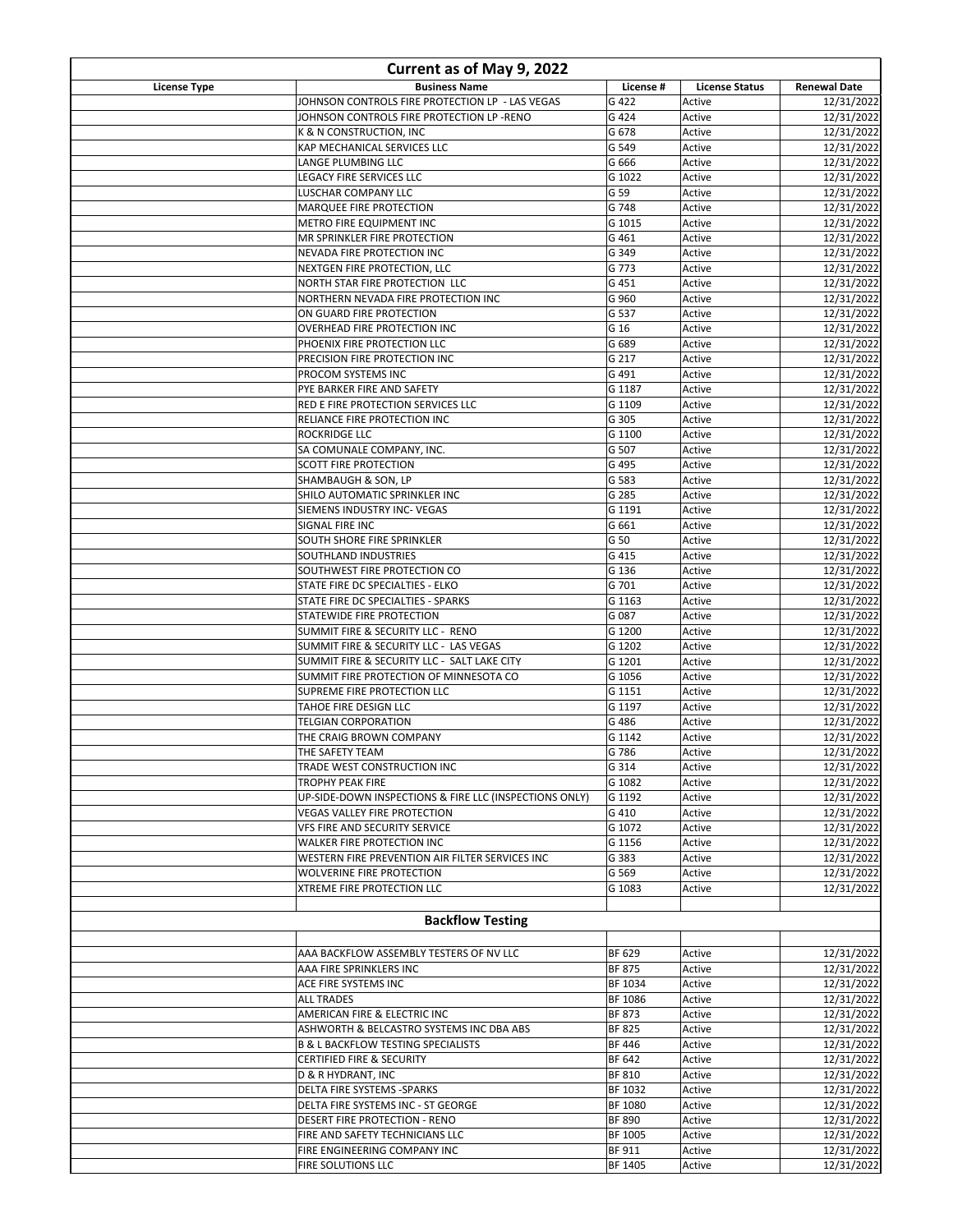| Current as of May 9, 2022 |                                                                            |                               |                       |                          |
|---------------------------|----------------------------------------------------------------------------|-------------------------------|-----------------------|--------------------------|
| <b>License Type</b>       | <b>Business Name</b>                                                       | License #                     | <b>License Status</b> | <b>Renewal Date</b>      |
|                           | FIRE SYSTEMS PLUS LLC                                                      | BF 1406                       | Active                | 12/31/2022               |
|                           | <b>FUTURE FIRE PROTECTION</b><br><b>HARDIN &amp; SONS INC</b>              | <b>BF986</b><br><b>BF926</b>  | Active<br>Active      | 12/31/2022<br>12/31/2022 |
|                           | HIGH SIERRA FIRE PROTECTION LLC                                            | BF 1161                       | Active                | 12/31/2022               |
|                           | HTA PLUMBING & MECHANICAL INC                                              | <b>BF 870</b>                 | Active                | 12/31/2022               |
|                           | <b>INTRAWORKS INC</b>                                                      | BF 1114                       | Active                | 12/31/2022               |
|                           | JET PLUMBING & DRAIN SERVICES                                              | <b>BF 500</b>                 | Active                | 12/31/2022               |
|                           | JOHNSON CONTROLS FIRE PROTECTION LP - RENO                                 | <b>BF 898</b>                 | Active                | 12/31/2022               |
|                           | KAP MECHANICAL SERVICES LLC                                                | BF 893                        | Active                | 12/31/2022               |
|                           | <b>LANGE PLUMBING LLC</b><br>LEGACY FIRE SERVICES LLC                      | <b>BF988</b><br>BF 1023       | Active<br>Active      | 12/31/2022<br>12/31/2022 |
|                           | MANSFIELD PLUMBING LLC                                                     | BF 1404                       | Active                | 12/31/2022               |
|                           | <b>METRO FIRE EQUIPMENT INC</b>                                            | BF 1016                       | Active                | 12/31/2022               |
|                           | <b>NDI PLUMBING INC</b>                                                    | BF 1099                       | Active                | 12/31/2022               |
|                           | <b>NEVADA FIRE PROTECTION</b>                                              | <b>BF 800</b>                 | Active                | 12/31/2022               |
|                           | NEXTGEN FIRE PROTECTION, LLC                                               | BF 934                        | Active                | 12/31/2022               |
|                           | NORTHERN NEVADA FIRE PROTECTION                                            | BF 1401                       | Active                | 12/31/2022               |
|                           | <b>OVERHEAD FIRE PROTECTION INC</b><br><b>P1 GROUP INC</b>                 | <b>BF 804</b><br><b>BF956</b> | Active<br>Active      | 12/31/2022<br>12/31/2022 |
|                           | PATTERSON FIRE PROTECTION                                                  | BF 1143                       | Active                | 12/31/2022               |
|                           | PYE BARKER FIRE AND SECURITY                                               | BF 1189                       | Active                | 12/31/2022               |
|                           | RENO BACKLOW TESTING                                                       | BF 1176                       | Active                | 12/31/2022               |
|                           | <b>ROCKRIDGE LLC</b>                                                       | BF 1101                       | Active                | 12/31/2022               |
|                           | STATE FIRE DC SPECIALTIES - ELKO                                           | BF 732                        | Active                | 12/31/2022               |
|                           | STATE FIRE DC SPECIALTIES - SPARKS                                         | BF 1165                       | Active                | 12/31/2022               |
|                           | STATEWIDE FIRE PROTECTION                                                  | <b>BF712</b>                  | Active                | 12/31/2022               |
|                           | SUMMIT FIRE & SECURITY LLC - RENO<br>SUMMIT FIRE & SECURITY LLC - RENO     | BF 1402<br>BF 1403            | Active<br>Active      | 12/31/2022<br>12/31/2022 |
|                           | THE LINDI CORPORATION                                                      | BF 1094                       | Active                | 12/31/2022               |
|                           | TROPHY PEAK FIRE PROTECTION                                                | BF 1121                       | Active                | 12/31/2022               |
|                           | <b>VEGAS VALLEY FIRE PROTECTION</b>                                        | <b>BF 977</b>                 | Active                | 12/31/2022               |
|                           | YOUNG PLUMBING INC                                                         | <b>BF 775</b>                 | Active                | 12/31/2022               |
|                           | <b>Private Hydrants</b>                                                    |                               |                       |                          |
|                           | <b>5G FIRE LLC</b>                                                         | PH 1511                       | Active                | 12/31/2022               |
|                           | ACE FIRE SYSTEMS INC<br><b>ALL TRADES</b>                                  | PH 855<br>PH 1087             | Active<br>Active      | 12/31/2022<br>12/31/2022 |
|                           | AMERICAN FIRE & ELECTRIC INC                                               | PH 759                        | Active                | 12/31/2022               |
|                           | ANYTIME PLUMBING INC                                                       | PH 1035                       | Active                | 12/31/2022               |
|                           | ASHWORTH & BELCASTRO SYSTEMS INC DBA ABS                                   | PH 930                        | Active                | 12/31/2022               |
|                           | <b>BROTHERSON HYDRANT WORKS</b>                                            | PH 1066                       | Active                | 12/31/2022               |
|                           | COMMERCIAL FIRE PROTECTION - NV INC                                        | PH 1073                       | Active                | 12/31/2022               |
|                           | COSCO FIRE PROTECTION INC - LAS VEGAS                                      | PH 847<br>PH 708              | Active<br>Active      | 12/31/2022<br>12/31/2022 |
|                           | D & R HYDRANT, INC<br>DELTA FIRE SYSTEMS INC - SPARKS                      | PH 1515                       | Active                | 12/31/2022               |
|                           | DELTA FIRE SYSTEMS INC - ST GEORGE                                         | PH 1081                       | Active                | 12/31/2022               |
|                           | DESERT FIRE PROTECTION - RENO                                              | PH 854                        | Active                | 12/31/2022               |
|                           | <b>DIGNITY FIRE PROTECTION</b>                                             | PH 1182                       | Active                | 12/31/2022               |
|                           | FIRE AND SAFETY TECHNICIANS LLC                                            | PH 995                        | Active                | 12/31/2022               |
|                           | FIRE PROTECTION PROVIDED BY MESA LLC                                       | PH 883                        | Active                | 12/31/2022               |
|                           | FIRE PROTECTION SERVICE CORP DBA MOUNTAIN ALARM FIRE &<br>SECURITY - OGDEN | PH 1516                       | Active                | 12/31/2022               |
|                           | <b>FIRE SOLUTIONS LLC</b>                                                  | PH 1509                       | Active                | 12/31/2022               |
|                           | <b>FIRE SYSTEMS PLUS LLC</b>                                               | PH 1510                       | Active                | 12/31/2022               |
|                           | FOCUS FIRE PROTECTION LLC<br>HTA PLUMBING & MECHANICAL INC                 | PH 1108<br>PH 961             | Active<br>Active      | 12/31/2022<br>12/31/2022 |
|                           | <b>IMPACT FIRE SERVICES LLC</b>                                            | PH 1512                       | Active                | 12/31/2022               |
|                           | <b>INTRAWORKS INC</b>                                                      | PH 1170                       | Active                | 12/31/2022               |
|                           | JOHNSON CONTROLS FIRE PROTECTION LP - LAS VEGAS                            | PH 857                        | Active                | 12/31/2022               |
|                           | LANGE PLUMBING LLC                                                         | PH 989                        | Active                | 12/31/2022               |
|                           | LEGACY FIRE SERVICES LLC                                                   | PH 1024                       | Active                | 12/31/2022               |
|                           | MENICHINO CONSTRUCTION LLC                                                 | PH 1514                       | Active                | 12/31/2022               |
|                           | <b>METRO FIRE EQUIPMENT INC</b><br>NEVADA FIRE PROTECTION INC              | PH 1020<br>PH 836             | Active<br>Active      | 12/31/2022<br>12/31/2022 |
|                           | NEXTGEN FIRE PROTECTION, LLC                                               | PH 780                        | Active                | 12/31/2022               |
|                           | NORTHERN NEVADA FIRE PROTECTION                                            | PH 1502                       | Active                | 12/31/2022               |
|                           | ON GUARD FIRE PROTECTION                                                   | PH 918                        | Active                | 12/31/2022               |
|                           | OVERHEAD FIRE PROTECTION INC                                               | PH 1011                       | Active                | 12/31/2022               |
|                           | PHOENIX FIRE PROTECTION LLC                                                | PH 850                        | Active                | 12/31/2022               |
|                           | PYE BARKER FIRE AND SECURITY                                               | PH 1188                       | Active                | 12/31/2022               |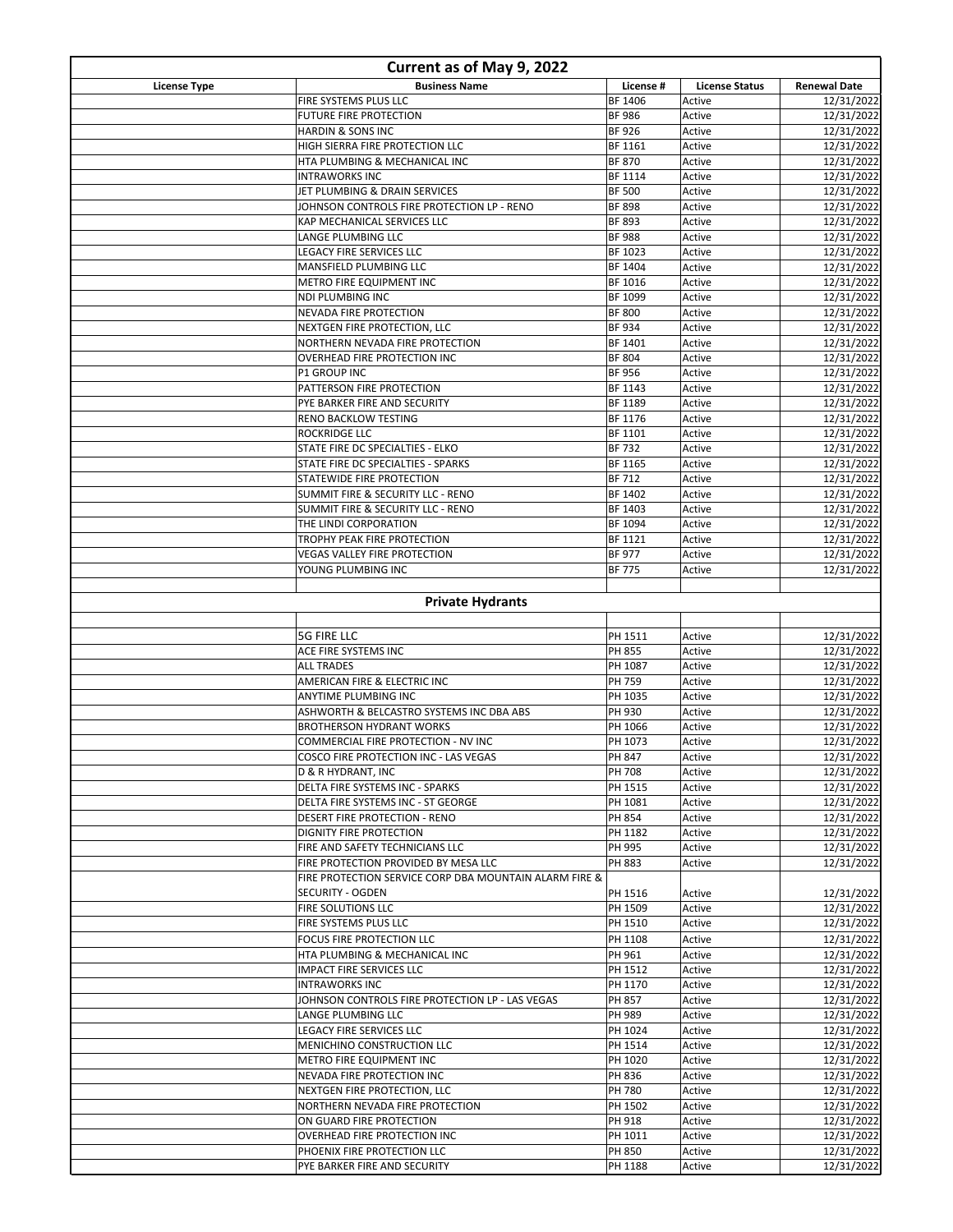| Current as of May 9, 2022 |                                                                         |                                |                       |                          |
|---------------------------|-------------------------------------------------------------------------|--------------------------------|-----------------------|--------------------------|
| <b>License Type</b>       | <b>Business Name</b>                                                    | License #                      | <b>License Status</b> | <b>Renewal Date</b>      |
|                           | RED E FIRE PROTECTON                                                    | PH 1097                        | Active                | 12/31/2022               |
|                           | <b>ROCKRIDGE LLC</b>                                                    | PH 1503                        | Active                | 12/31/2022               |
|                           | SOUTHLAND INDUSTRIES                                                    | PH 842                         | Active                | 12/31/2022               |
|                           | STATE FIRE DC SPECIALTIES - ELKO                                        | PH 841<br>PH 1166              | Active<br>Active      | 12/31/2022<br>12/31/2022 |
|                           | STATE FIRE DC SPECIALTIES - SPARKS<br>STATEWIDE FIRE PROTECTION         | PH 937                         | Active                | 12/31/2022               |
|                           | SUMMIT FIRE & SECURITY LLC - RENO                                       | PH 1506                        | Active                | 12/31/2022               |
|                           | SUMMIT FIRE & SECURITY LLC - LAS VEGAS                                  | PH 1508                        | Active                | 12/31/2022               |
|                           | SUMMIT FIRE & SECURITY LLC - SALT LAKE CITY                             | PH 1507                        | Active                | 12/31/2022               |
|                           | SUMMIT FIRE PROTECTION OF MINNESOTA                                     | PH 1139                        | Active                | 12/31/2022               |
|                           | TAHOE FIRE DESIGN LLC                                                   | PH 1505                        | Active                | 12/31/2022               |
|                           | THE LINDI CORPORATION                                                   | PH 1095                        | Active                | 12/31/2022               |
|                           | <b>VEGAS VALLEY FIRE PROTECTION</b>                                     | PH 745                         | Active                | 12/31/2022               |
|                           | VFS FIRE AND SECURITY SERVICES                                          | PH 1089                        | Active                | 12/31/2022               |
|                           | <b>Underground Fire Sprinkler Work</b>                                  |                                |                       |                          |
|                           |                                                                         |                                |                       |                          |
|                           | <b>5G FIRE LLC</b>                                                      | GU 1308                        | Active                | 12/31/2022               |
|                           | AAA FIRE SPRINKLERS INC                                                 | GU 987                         | Active                | 12/31/2022               |
|                           | A & D EXCAVATING INC                                                    | GU 481                         | Active                | 12/31/2022               |
|                           | A & K EARTH MOVERS INC<br>ACE GRADING AND PAVING INC                    | <b>GU 258</b><br><b>GU 728</b> | Active<br>Active      | 12/31/2022<br>12/31/2022 |
|                           | ACHA CONSTRUCTION LLC                                                   | <b>GU 833</b>                  | Active                | 12/31/2022               |
|                           | ACME UNDERGROUND INC                                                    | GU 190                         | Active                | 12/31/2022               |
|                           | <b>ALL TRADES</b>                                                       | GU 1085                        | Active                | 12/31/2022               |
|                           | AMERICAN FIRE & ELECTRIC INC                                            | GU 760                         | Active                | 12/31/2022               |
|                           | ANYTIME PLUMBING INC                                                    | GU 1033                        | Active                | 12/31/2022               |
|                           | ARMAC CONSTRUCTION LLC                                                  | GU 790                         | Active                | 12/31/2022               |
|                           | <b>BAILEY EXCAVATING</b>                                                | GU 1310                        | Active                | 12/31/2022               |
|                           | <b>BRAVO UNDERGROUND INC</b>                                            | GU 403                         | Active                | 12/31/2022               |
|                           | BYRD UNDERGROUND LLC                                                    | GU 212                         | Active                | 12/31/2022               |
|                           | CAMPBELL CONSTRUCTION CO                                                | GU 388                         | Active                | 12/31/2022               |
|                           | CANYON CONSTRUCTION CO                                                  | GU 603                         | Active                | 12/31/2022               |
|                           | <b>CAPRIATI CONSTRUCTION</b><br>CERTIFIED FIRE AND SECURITY - ST GEORGE | GU 593<br>GU 1186              | Active<br>Active      | 12/31/2022<br>12/31/2022 |
|                           | <b>CIVIL WERX LLC</b>                                                   | GU 1050                        | Active                | 12/31/2022               |
|                           | CONTRI CONSTRUCTION COMPANY                                             | GU 688                         | Active                | 12/31/2022               |
|                           | <b>COONS CONSTRUCTION</b>                                               | GU 173                         | Active                | 12/31/2022               |
|                           | <b>CORBETT MERLINO CONSTRUCTIN</b>                                      | GU 1323                        | Active                | 12/31/2022               |
|                           | CRUZ CONSTRUCTION CO INC                                                | GU 1104                        | Active                | 12/31/2022               |
|                           | D & R HYDRANT                                                           | GU 1122                        | Active                | 12/31/2022               |
|                           | DF DRUMM LLC                                                            | GU 1316                        | Active                | 12/31/2022               |
|                           | <b>DESERT ENGINEERING</b>                                               | GU 450                         | Active                | 12/31/2022               |
|                           | DIGNITY FIRE PROTECTION                                                 | GU 1181                        | Active                | 12/31/2022               |
|                           | DIMICK DEVELOPMENT CO<br><b>EAGLES CREST INC</b>                        | GU 130<br>GU 941               | Active<br>Active      | 12/31/2022<br>12/31/2022 |
|                           | <b>EAGLE VIEW CONTRACTORS</b>                                           | <b>GU 558</b>                  | Active                | 12/31/2022               |
|                           | <b>EARTHWORM EXCAVATION</b>                                             | GU 1184                        | Active                | 12/31/2022               |
|                           | EDDIES' BACKHOE SERVICES LLC                                            | GU 973                         | Active                | 12/31/2022               |
|                           | <b>ELEMENT CONSTRUCTION</b>                                             | GU 1078                        | Active                | 12/31/2022               |
|                           | <b>ELITE EXCAVATING</b>                                                 | GU 1127                        | Active                | 12/31/2022               |
|                           | <b>ELITE FIRE PROTECTION</b>                                            | GU 1314                        | Active                | 12/31/2022               |
|                           | <b>F &amp; F TRENCHING LLC</b>                                          | GU 722                         | Active                | 12/31/2022               |
|                           | <b>F AND P CONSTRUCTION</b>                                             | GU 731                         | Active                | 12/31/2022               |
|                           | <b>FW CARSON CO</b>                                                     | GU 1112                        | Active                | 12/31/2022               |
|                           | <b>FAULSTICH &amp; RAND CONSTRUCTION CO INC</b>                         | GU 970                         | Active                | 12/31/2022               |
|                           | FIRE AND SAFETY TECHNICIANS LLC                                         | GU 1071                        | Active                | 12/31/2022               |
|                           | FIRE ENGINEERING COMPANY INC<br>FIRE PROTECTION PROVIDED BY MESA LLC    | GU 981<br>GU 610               | Active<br>Active      | 12/31/2022<br>12/31/2022 |
|                           | <b>FLIPPINS TRENCHING INC</b>                                           | GU 181                         | Active                | 12/31/2022               |
|                           | <b>FOCUS FIRE PROTECTON LLC</b>                                         | GU 1107                        | Active                | 12/31/2022               |
|                           | FRANK LEPORI CONSTRUCTION INC                                           | GU 606                         | Active                | 12/31/2022               |
|                           | <b>GALT DEVELOPMENT LLC</b>                                             | GU 944                         | Active                | 12/31/2022               |
|                           | <b>GENTRY EQUIPMENT LLC</b>                                             | GU 656                         | Active                | 12/31/2022               |
|                           | <b>GERHARDT &amp; BERRY CONSTRUCTION INC</b>                            | <b>GU 345</b>                  | Active                | 12/31/2022               |
|                           | <b>GF FIRE DESIGN LLC</b>                                               | GU 737                         | Active                | 12/31/2022               |
|                           | <b>GL CONSTRUCTION INC</b>                                              | GU 512                         | Active                | 12/31/2022               |
|                           | <b>GRADEX CONSTRUCTION</b>                                              | GU 755                         | Active                | 12/31/2022               |
|                           | <b>GRANITE CONSTRUCTION COMPANY</b>                                     | GU 624                         | Active                | 12/31/2022               |
|                           | <b>HARD DIG LLC</b>                                                     | GU 977                         | Active                | 12/31/2022               |
|                           | <b>HARDIN &amp; SONS INC</b>                                            | GU 762                         | Active                | 12/31/2022               |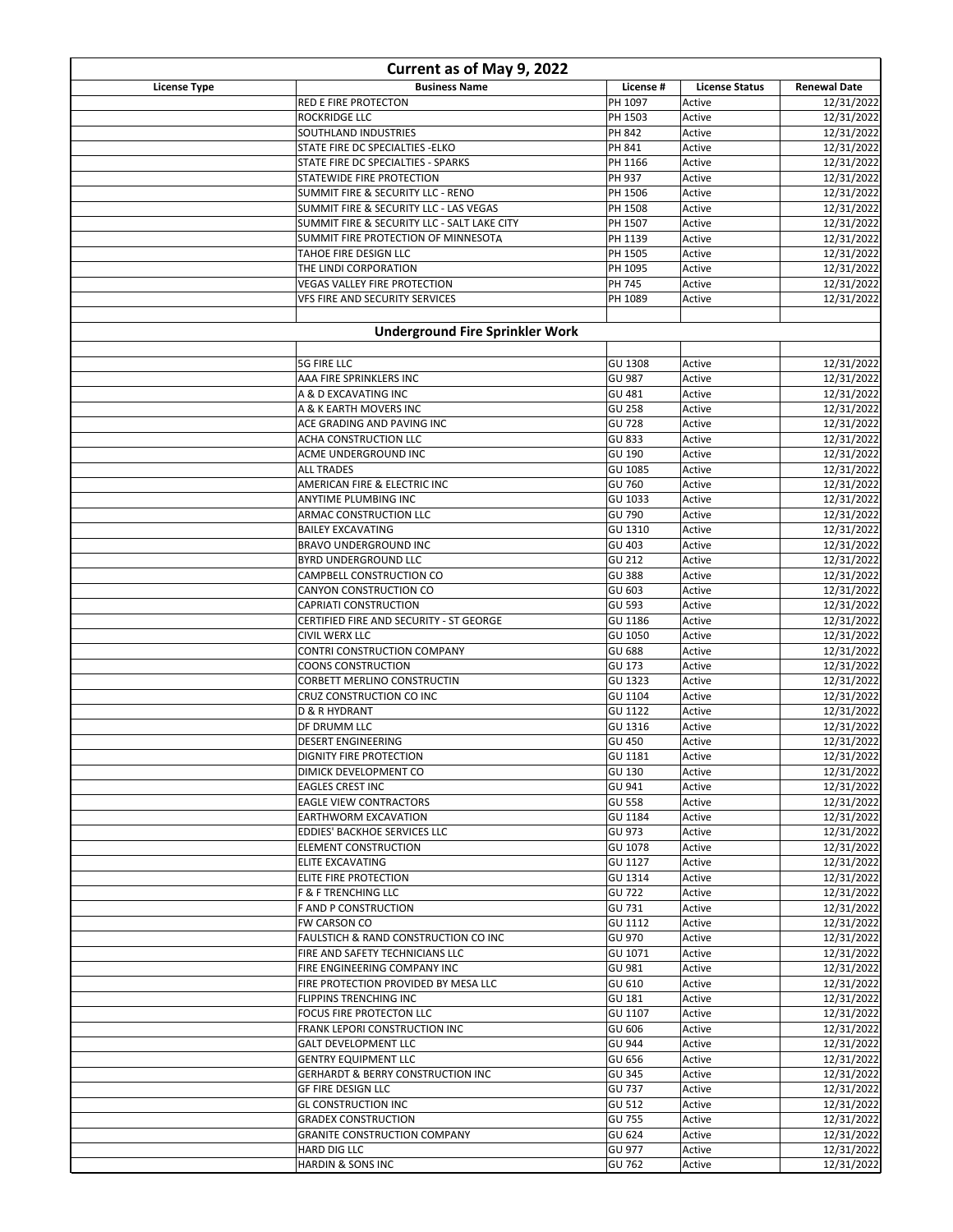| Current as of May 9, 2022 |                                                                             |                          |                       |                          |
|---------------------------|-----------------------------------------------------------------------------|--------------------------|-----------------------|--------------------------|
| License Type              | <b>Business Name</b>                                                        | License #                | <b>License Status</b> | <b>Renewal Date</b>      |
|                           | HENRY CONTRACTING LLC                                                       | GU 667                   | Active                | 12/31/2022               |
|                           | HIGH MARK CONSTRUCTION<br>HTA PLUMBING & MECHANICAL INC                     | <b>GU 368</b><br>GU 797  | Active<br>Active      | 12/31/2022<br>12/31/2022 |
|                           | J SLASH B ENTERPRISE INC                                                    | GU 1014                  | Active                | 12/31/2022               |
|                           | <b>JBM CONSTRUCTION INC</b>                                                 | GU 449                   | Active                | 12/31/2022               |
|                           | JOHNSON CONTROLS FIRE PROTECTION LP - LAS VEGAS                             | <b>GU 856</b>            | Active                | 12/31/2022               |
|                           | <b>JOY ENGINEERING</b>                                                      | GU 532                   | Active                | 12/31/2022               |
|                           | <b>K CONSTRUCTION</b>                                                       | GU 240                   | Active                | 12/31/2022               |
|                           | K & N CONSTRUCTION, INC                                                     | GU 761                   | Active                | 12/31/2022               |
|                           | KAP MECHANICAL SERVICES LLC<br><b>KNL CONSTRUCTION LLC</b>                  | GU 1074<br>GU 753        | Active<br>Active      | 12/31/2022<br>12/31/2022 |
|                           | KNOX EXCAVATING                                                             | GU 1304                  | Active                | 12/31/2022               |
|                           | LANGE PLUMBING LLC                                                          | GU 739                   | Active                | 12/31/2022               |
|                           | LAS VEGAS PAVING CORPORATION                                                | GU 608                   | Active                | 12/31/2022               |
|                           | LEGACY CONSTRUCTION & DEVELOPMENT                                           | <b>GU 744</b>            | Active                | 12/31/2022               |
|                           | LONE MOUNTAIN EXCAVATION & UTILITIES                                        | GU 652                   | Active                | 12/31/2022               |
|                           | M CON INC                                                                   | GU 967                   | Active                | 12/31/2022               |
|                           | MAMMOTH UNDERGROUND LLC<br>MAUI ONE EXCAVATING INC                          | GU 509<br>GU 213         | Active<br>Active      | 12/31/2022<br>12/31/2022 |
|                           | MENICHINO CONSTRUCTION                                                      | GU 1167                  | Active                | 12/31/2022               |
|                           | <b>METRO FIRE EQUIPMENT</b>                                                 | GU 1096                  | Active                | 12/31/2022               |
|                           | MORALES CONSTRUCTION INC (TOP RANK BUILDERS)                                | GU 1063                  | Active                | 12/31/2022               |
|                           | MOUNTAIN CASCADE OF NEVADA                                                  | GU 162                   | Active                | 12/31/2022               |
|                           | MOUNTAIN PINE CONSTRUCTION                                                  | GU 660                   | Active                | 12/31/2022               |
|                           | MOUNTAIN WEST CONSTRUCTION INC                                              | GU 1103                  | Active                | 12/31/2022               |
|                           | MOUNTAIN WEST EXCAVATION & UTILITIES LLC                                    | GU 1173                  | Active                | 12/31/2022               |
|                           | MTX CONTRACTORS INC<br>NATIONAL PIPELINE CONTRACTORS, LLC                   | GU 1144<br><b>GU 548</b> | Active<br>Active      | 12/31/2022<br>12/31/2022 |
|                           | <b>NAYAR UNDERGROUND</b>                                                    | GU 1309                  | Active                | 12/31/2022               |
|                           | <b>NDL GROUP INC</b>                                                        | GU 1017                  | Active                | 12/31/2022               |
|                           | <b>NDX LLC</b>                                                              | GU 942                   | Active                | 12/31/2022               |
|                           | NEVADA FIRE PROTECTON INC                                                   | GU 1036                  | Active                | 12/31/2022               |
|                           | NEVADA PIPELINE AND GRADING                                                 | GU 130                   | Active                | 12/31/2022               |
|                           | NEVADA UNDERGROUND INC                                                      | GU 182                   | Active                | 12/31/2022               |
|                           | NEXTGEN FIRE PROTECTION, LLC<br>NINTH ISLAND CONSTRUCTION LLC               | GU 869<br>GU 1315        | Active<br>Active      | 12/31/2022<br>12/31/2022 |
|                           | NUMBER ONE PLUMBING HEATING AND AIR CONDITIONING                            | GU 1111                  | Active                | 12/31/2022               |
|                           | <b>NYE COUNTY CONSTRUCTION</b>                                              | GU 379                   | Active                | 12/31/2022               |
|                           | O'FLAHERTY PLUMBING & HEATING                                               | GU 1179                  | Active                | 12/31/2022               |
|                           | <b>P1 GROUP INC</b>                                                         | GU 1148                  | Active                | 12/31/2022               |
|                           | PEAVINE CONSTRUCTION                                                        | GU 170                   | Active                | 12/31/2022               |
|                           | PATRIOT CONTRACTORS                                                         | GU 1303                  | Active                | 12/31/2022               |
|                           | PEEK BROTHERS CONSTRUCTION<br>PENNEY CONSTRUCTION                           | GU 1130<br>GU 946        | Active<br>Active      | 12/31/2022<br>12/31/2022 |
|                           | Q & D CONSTRUCTION                                                          | GU 144                   | Active                | 12/31/2022               |
|                           | R & R BACKHOE                                                               | GU 261                   | Active                | 12/31/2022               |
|                           | R CONSTRUCTION                                                              | GU 735                   | Active                | 12/31/2022               |
|                           | RAFAEL CONSTRUCTION INC                                                     | GU 1325                  | Active                | 12/31/2022               |
|                           | <b>RECK BROTHERS LLC</b>                                                    | GU 950                   | Active                | 12/31/2022               |
|                           | RELIANCE FIRE PROTECTION INC                                                | GU 746                   | Active                | 12/31/2022               |
|                           | RELIANT CONSTRUCTION. LLC<br><b>RESOURCE DEVELOPMENT</b>                    | GU 551<br>GU 787         | Active<br>Active      | 12/31/2022<br>12/31/2022 |
|                           | RICE CONSTRUCTION                                                           | GU 204                   | Active                | 12/31/2022               |
|                           | RP WEDDELL & SONS CO                                                        | GU 326                   | Active                | 12/31/2022               |
|                           | R PHILLIPS PLUMBING LLC                                                     | GU 1168                  | Active                | 12/31/2022               |
|                           | <b>RUBY DOME INC</b>                                                        | GU 717                   | Active                | 12/31/2022               |
|                           | <b>RYAN MECHANICAL INC</b>                                                  | GU 592                   | Active                | 12/31/2022               |
|                           | <b>SCHAUER EXCAVATION INC</b>                                               | <b>GU 578</b>            | Active                | 12/31/2022               |
|                           | SHANK EXCAVATION AND CONSTRUCTION<br>SIERRA NEVADA CONSTRUCTION             | GU 1324<br>GU 483        | Active<br>Active      | 12/31/2022<br>12/31/2022 |
|                           | SIERRA NEVADA EXCAVATION                                                    | GU 915                   | Active                | 12/31/2022               |
|                           | SIERRA VIEW EQUIPMENT INC                                                   | GU 1049                  | Active                | 12/31/2022               |
|                           | SOUTHLAND INDUSTRIES                                                        | GU 792                   | Active                | 12/31/2022               |
|                           | SPANISH SPRINGS CONSTRUCTION INC                                            | GU 1059                  | Active                | 12/31/2022               |
|                           | STATE FIRE DC SPECIALTIES - ELKO                                            | <b>GU 846</b>            | Active                | 12/31/2022               |
|                           | STATE FIRE DC SPECIALTIES - SPARKS                                          | GU 1164                  | Active                | 12/31/2022               |
|                           | STATEWIDE FIRE PROTECTION                                                   | GU 936                   | Active                | 12/31/2022               |
|                           | SUMMIT FIRE & SECURITY LLC - RENO<br>SUMMIT FIRE & SECURITY LLC - LAS VEGAS | GU 1317<br>GU 1318       | Active<br>Active      | 12/31/2022<br>12/31/2022 |
|                           | SUMMIT FIRE PROTECTION OF MINNESOTA                                         | GU 1138                  | Active                | 12/31/2022               |
|                           | SUNRISE ENTERPRISES OF LAS VEGAS                                            | GU 435                   | Active                | 12/31/2022               |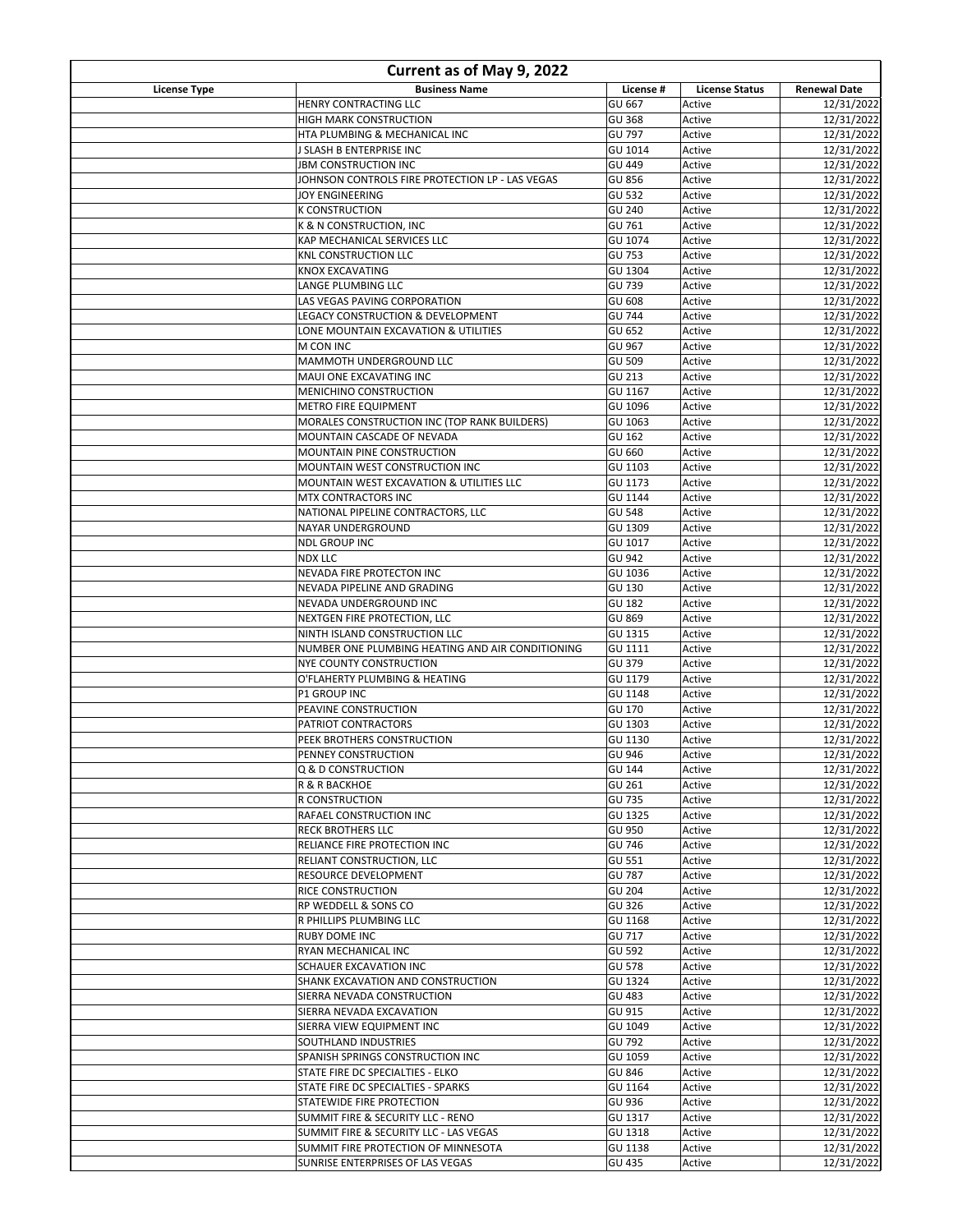| Current as of May 9, 2022 |                                                                            |                   |                       |                          |
|---------------------------|----------------------------------------------------------------------------|-------------------|-----------------------|--------------------------|
| <b>License Type</b>       | <b>Business Name</b>                                                       | License #         | <b>License Status</b> | <b>Renewal Date</b>      |
|                           | TAB CONTRACTORS INC                                                        | GU 209            | Active                | 12/31/2022               |
|                           | TAHOE FIRE DESIGN LLC                                                      | GU 1321           | Active                | 12/31/2022               |
|                           | <b>TAND INC</b><br>TARGET CONSTRUCTION INC                                 | GU 408<br>GU 756  | Active<br>Active      | 12/31/2022<br>12/31/2022 |
|                           | <b>TEAL EXCAVATION LLC</b>                                                 | GU 1183           | Active                | 12/31/2022               |
|                           | TERRA CONTRACTING INC                                                      | GU 675            | Active                | 12/31/2022               |
|                           | TRADE WEST CONSTRUCTION INC                                                | GU 497            | Active                | 12/31/2022               |
|                           | TRIPLE J TRENCHING                                                         | <b>GU 158</b>     | Active                | 12/31/2022               |
|                           | UNDERGROUND INC                                                            | GU 132            | Active                | 12/31/2022               |
|                           | UNLIMITED CONSTRUCTION INC                                                 | GU 1134           | Active                | 12/31/2022               |
|                           | VALLEY UNDERGROUND INC<br><b>VEGAS SITE UTILITIES</b>                      | GU 703<br>GU 1119 | Active<br>Active      | 12/31/2022<br>12/31/2022 |
|                           | VEGAS VALLEY FIRE PROTECTION                                               | GU 1320           | Active                | 12/31/2022               |
|                           | <b>VERSAGRADE INC</b>                                                      | GU 901            | Active                | 12/31/2022               |
|                           | VFS FIRE AND SECURITY SERVICES                                             | GU 1185           | Active                | 12/31/2022               |
|                           | VT CONSTRUCTION INC                                                        | GU 993            | Active                | 12/31/2022               |
|                           | <b>WADLEY CONSTRUCTION</b>                                                 | GU 1046           | Active                | 12/31/2022               |
|                           | WARE UNDERGROUND LLC                                                       | GU 1146           | Active                | 12/31/2022               |
|                           | <b>WEST COAST DIRT WORKS</b>                                               | GU 1158           | Active                | 12/31/2022               |
|                           | WEST COAST PAVING INC<br>WESTERN PIPELINE CONSTRUCTION CORPORATION         | GU 1058           | Active<br>Active      | 12/31/2022               |
|                           | <b>WESTERN STATES CONTRACTING</b>                                          | GU 255<br>GU 273  | Active                | 12/31/2022<br>12/31/2022 |
|                           | <b>XRAM EXCAVATION</b>                                                     | <b>GU 586</b>     | Active                | 12/31/2022               |
|                           |                                                                            |                   |                       |                          |
|                           | <b>H-Hood and Duct Cleaning</b>                                            |                   |                       |                          |
|                           |                                                                            |                   |                       |                          |
|                           | A & R GENERAL CLEANING/DEGREASING<br>AFC FIRE COMPANY LLC                  | H 49<br>H 110     | Active<br>Active      | 12/31/2022<br>12/31/2022 |
|                           | AIR GUYS LLC                                                               | H 175             | Active                | 12/31/2022               |
|                           | ALLSTATE FIRE EQUIPMENT (DESERT FIRE PROTECTION)                           | H 191             | Active                | 12/31/2022               |
|                           | AMERICAN CLEANING SERVICE LLC                                              | H 143             | Active                | 12/31/2022               |
|                           | <b>AVERUS</b>                                                              | H 189             | Active                | 12/31/2022               |
|                           | <b>BATTLE BORN FIRE PROTECTION</b>                                         | H 243             | Active                | 12/31/2022               |
|                           | <b>BARE METAL STANDARD</b>                                                 | H 166             | Active                | 12/31/2022               |
|                           | <b>BEAR CLEANING LLC</b>                                                   | H 223             | Active                | 12/31/2022               |
|                           | <b>CIRCLE TECHNOLOGIES INC</b><br>COUNTYWIDE FIRE SERVICES INC             | H 142<br>H 153    | Active<br>Active      | 12/31/2022<br>12/31/2022 |
|                           | DESERT OIL COLLECTION LLC                                                  | H 194             | Active                | 12/31/2022               |
|                           | EAGLE FIRE PROTECTION & HOOD CLEANING                                      | H 204             | Active                | 12/31/2022               |
|                           | <b>ENVIRO TECH I LLC</b>                                                   | H 63              | Active                | 12/31/2022               |
|                           | <b>FACILITEC WEST INC</b>                                                  | H 131             | Active                | 12/31/2022               |
|                           | FESC NORTHERN NEVADA LLC                                                   | H 211             | Active                | 12/31/2022               |
|                           | FIRE AND SAFETY TECHNICIANS LLC                                            | H 210             | Active                | 12/31/2022               |
|                           | FMC MAINTENANCE & HOOD CLEANING SVS<br>GENERAL CLEANING SERVICE CORPORTION | H 161<br>H 229    | Active<br>Active      | 12/31/2022<br>12/31/2022 |
|                           | <b>GLIDE RITE CORPORATION</b>                                              | H 219             | Active                | 12/31/2022               |
|                           | <b>GREASE MAGIC LLC</b>                                                    | H 196             | Active                | 12/31/2022               |
|                           | <b>GY GREASE GUYS LLC</b>                                                  | H 145             | Active                | 12/31/2022               |
|                           | H.D. HOOD & DUCT CLEANING                                                  | H 242             | Active                | 12/31/2022               |
|                           | HOOD AND DUCT CLEANING LLC                                                 | H 236             | Active                | 12/31/2022               |
|                           | JANITORIAL SPECIALISTS INC                                                 | H 225             | Active                | 12/31/2022               |
|                           | <b>KELLEY'S STEAM CLEANING</b><br>NATIONAL VENTILATION                     | H 244<br>H 205    | Active<br>Active      | 12/31/2022<br>12/31/2022 |
|                           | NEVADA EXHAUST CLEANING INC                                                | H 111             | Active                | 12/31/2022               |
|                           | NEVADA TECH EXHAUST CLEANING LLC                                           | H 241             | Active                | 12/31/2022               |
|                           | <b>NEXTGEN FIRE PROTECTION</b>                                             | H 215             | Active                | 12/31/2022               |
|                           | PROFESSIONAL EXHAUST CLEANING                                              | H 232             | Active                | 12/31/2022               |
|                           | <b>PROTOKLEEN INC</b>                                                      | H <sub>5</sub>    | Active                | 12/31/2022               |
|                           | RHP MECHANICAL SYSTEMS INC                                                 | H 107             | Active                | 12/31/2022               |
|                           | <b>SALT CITY FIRE PROTECTION</b>                                           | H 216             | Active                | 12/31/2022               |
|                           | SHANNON DIVISERFIED INC<br><b>SILVER HOOD</b>                              | H 113<br>H 198    | Active<br>Active      | 12/31/2022<br>12/31/2022 |
|                           | SOUTHERN NEVADA ENVIRONMENTAL SERVICES INC                                 | H 56              | Active                | 12/31/2022               |
|                           | STATE FIRE DC SPECIALTIES - ELKO                                           | H 147             | Active                | 12/31/2022               |
|                           | STATE FIRE DC SPECIALTIES - SPARKS                                         | H 235             | Active                | 12/31/2022               |
|                           | <b>SUNSET CLEANING CORPORATION</b>                                         | H 217             | Active                | 12/31/2022               |
|                           | <b>SV GREASE SERVICE</b>                                                   | H 158             | Active                | 12/31/2022               |
|                           | TAURO PREVENTION CLEAN                                                     | H 117             | Active                | 12/31/2022               |
|                           | THE HOOD CLEANING CO INC                                                   | H 150             | Active                | 12/31/2022               |
|                           | <b>UNDER PRESSURE</b>                                                      | H 218             | Active                | 12/31/2022               |
|                           | UNI-STEAM LLC                                                              | H 007             | Active                | 12/31/2022               |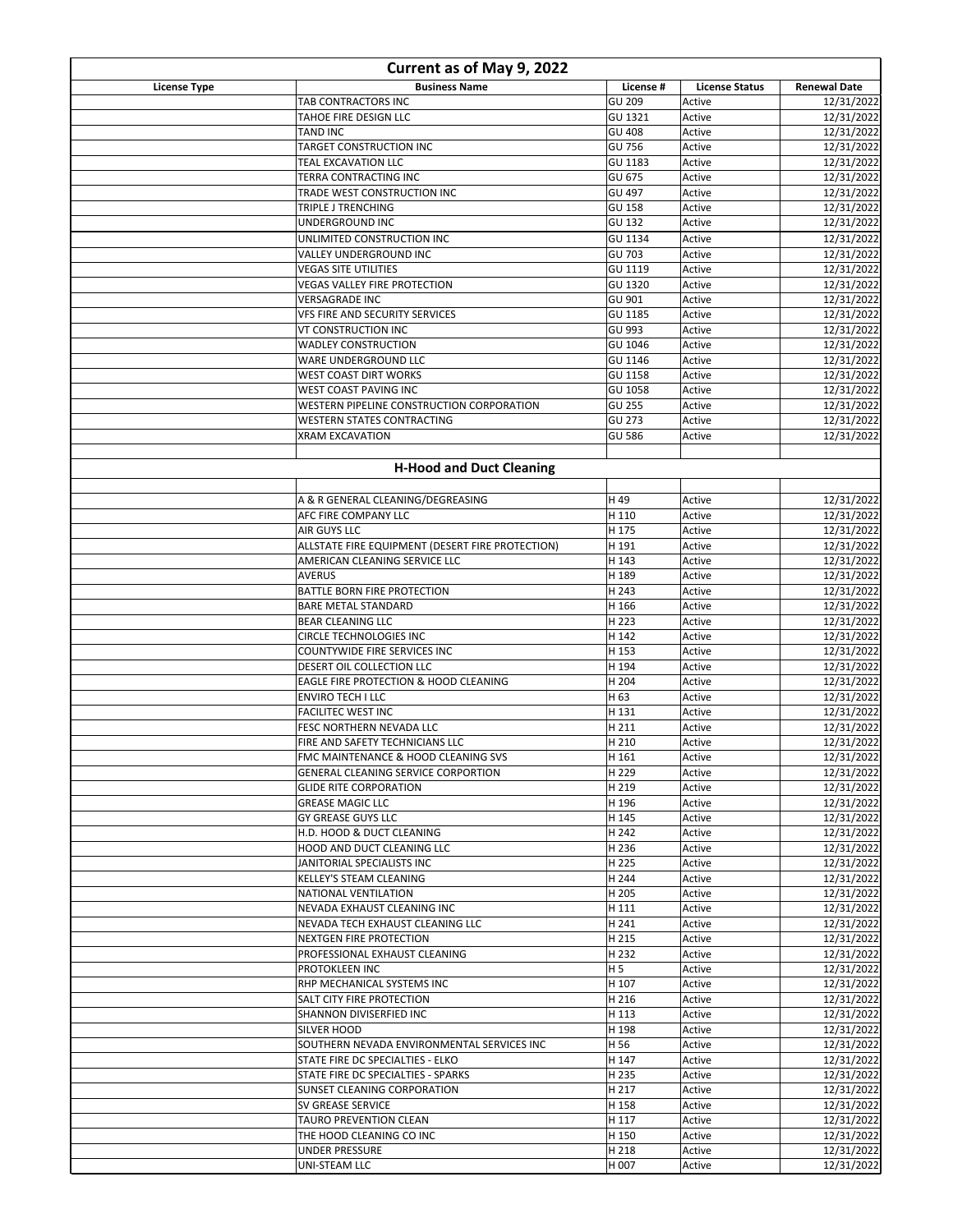| Current as of May 9, 2022 |                                                                        |                             |                       |                          |
|---------------------------|------------------------------------------------------------------------|-----------------------------|-----------------------|--------------------------|
| <b>License Type</b>       | <b>Business Name</b>                                                   | License #                   | <b>License Status</b> | <b>Renewal Date</b>      |
|                           | WESTERN COMMERCIAL SERVICES, LLC                                       | H <sub>3</sub>              | Active                | 12/31/2022               |
|                           | <b>I-Standpipe Systems License</b>                                     |                             |                       |                          |
|                           |                                                                        |                             |                       |                          |
|                           | <b>5G FIRE LLC</b>                                                     | 150                         | Active                | 12/31/2022               |
|                           | ACE FIRE SYSTEMS INC                                                   | 29                          | Active                | 12/31/2022               |
|                           | AMERICAN FIRE & ELECTRIC INC<br>ASHWORTH & BELCASTRO                   | 57<br>147                   | Active<br>Active      | 12/31/2022<br>12/31/2022 |
|                           | <b>CERTIFIED FIRE &amp; SECURITY</b>                                   | 96                          | Active                | 12/31/2022               |
|                           | COMMERCIAL FIRE PROTECTION - NV INC                                    | 125                         | Active                | 12/31/2022               |
|                           | COSCO FIRE PROTECTION INC - LAS VEGAS                                  | 95                          | Active                | 12/31/2022               |
|                           | DELTA FIRE SYSTEMS - RENO                                              | 04                          | Active                | 12/31/2022               |
|                           | DESERT FIRE PROTECTION - RENO<br>DESERT FIRE PROTECTION LP - LAS VEGAS | 70<br>71                    | Active<br>Active      | 12/31/2022<br>12/31/2022 |
|                           | F E MORAN INC SPECIAL HAZRD SYSTEMS                                    | 51                          | Active                | 12/31/2022               |
|                           | FIRE AND SAFETY TECHNICIANS LLC                                        | 131                         | Active                | 12/31/2022               |
|                           | FIRE ENGINEERING COMPANY INC                                           | 175                         | Active                | 12/31/2022               |
|                           | FIRE PROTECTION PROVIDED BY MESA LLC                                   | 93                          | Active                | 12/31/2022               |
|                           | FOCUS FIRE PROTECTION LLC<br>FUTURE FIRE PROTECTION INC                | 141<br>  148                | Active<br>Active      | 12/31/2022<br>12/31/2022 |
|                           | <b>GF FIRE DESIGN LLC</b>                                              | 132                         | Active                | 12/31/2022               |
|                           | HIGH SIERRA FIRE PROTECTION LLC                                        | 143                         | Active                | 12/31/2022               |
|                           | HTA PLUMBING & MECHANICAL INC                                          | 128                         | Active                | 12/31/2022               |
|                           | JOHNSON CONTROLS FIRE PROTECTION LP - LAS VEGAS                        | 66                          | Active                | 12/31/2022               |
|                           | JOHNSON CONTROLS FIRE PROTECTION LP - RENO<br>LANGE PLUMBING LLC       | 67<br>  124                 | Active<br>Active      | 12/31/2022<br>12/31/2022 |
|                           | <b>LEGACY FIRE SERVICES LLC</b>                                        | 134                         | Active                | 12/31/2022               |
|                           | MARQUEE FIRE PROTECTION                                                | 105                         | Active                | 12/31/2022               |
|                           | METRO FIRE EQUIPMENT INC                                               | 133                         | Active                | 12/31/2022               |
|                           | NEVADA FIRE PROTECTION INC                                             | 60                          | Active                | 12/31/2022               |
|                           | NEXTGEN FIRE PROTECTION, LLC<br>NORTHERN NEVADA FIRE PROTECTION INC    | 108<br>130                  | Active<br>Active      | 12/31/2022<br>12/31/2022 |
|                           | ON GUARD FIRE PROTECTION                                               | 121                         | Active                | 12/31/2022               |
|                           | OVERHEAD FIRE PROTECTION INC                                           | 16                          | Active                | 12/31/2022               |
|                           | PHOENIX FIRE PROTECTION LLC                                            | 119                         | Active                | 12/31/2022               |
|                           | PRECISION FIRE PROTECTION INC                                          | 87                          | Active                | 12/31/2022               |
|                           | PYE BARKER FIRE AND SECURITY<br>RELIANCE FIRE PROTECTION INC           | 146<br>  107                | Active<br>Active      | 12/31/2022<br>12/31/2022 |
|                           | SA COMUNALE COMPANY, INC.                                              | 81                          | Active                | 12/31/2022               |
|                           | SOUTHLAND INDUSTRIES                                                   | 65                          | Active                | 12/31/2022               |
|                           | STATE FIRE DC SPECIALTIES - ELKO                                       | 139                         | Active                | 12/31/2022               |
|                           | STATE FIRE DC SPECIALTIES - SPARKS                                     | 144                         | Active                | 12/31/2022               |
|                           | STATEWIDE FIRE PROTECTION<br>SUMMIT FIRE & SECURITY LLC - RENO         | 49<br>  151                 | Active<br>Active      | 12/31/2022<br>12/31/2022 |
|                           | SUMMIT FIRE & SECURITY LLC - LAS VEGAS                                 | 152                         | Active                | 12/31/2022               |
|                           | SUPREME FIRE PROTECTION                                                | 153                         | Active                | 12/31/2022               |
|                           | VEGAS VALLEY FIRE PROTECTION                                           | I 126                       | Active                | 12/31/2022               |
|                           | XTREME FIRE PROTECTION LLC                                             | 142                         | Active                | 12/31/2022               |
|                           | J-Residential Automatic Fire Sprinkler System                          |                             |                       |                          |
|                           | <b>5G FIRE LLC</b>                                                     | J 148                       | Active                | 12/31/2022               |
|                           | AAA FIRE SPRINKLERS INC                                                | J <sub>19</sub>             | Active                | 12/31/2022               |
|                           | ACE FIRE SYSTEMS INC                                                   | J <sub>15</sub>             | Active                | 12/31/2022               |
|                           | ALTITUDE FIRE PROTECTION                                               | J 140                       | Active                | 12/31/2022               |
|                           | AMERICAN FIRE & ELECTRIC INC                                           | J 39                        | Active                | 12/31/2022               |
|                           | BRASS2COPPER MECHANICAL                                                | J 139                       | Active                | 12/31/2022               |
|                           | COSCO FIRE PROTECTION INC - LAS VEGAS<br>DELTA FIRE SYSTEMS - RENO     | J 132<br>J <sub>11</sub>    | Active<br>Active      | 12/31/2022<br>12/31/2022 |
|                           | DESERT FIRE PROTECTION - RENO                                          | J 60                        | Active                | 12/31/2022               |
|                           | DESERT FIRE PROTECTION LP - LAS VEGAS                                  | J61                         | Active                | 12/31/2022               |
|                           | DIGNITY FIRE PROTECTION                                                | J <sub>143</sub>            | Active                | 12/31/2022               |
|                           | <b>EXTREME FIRE PROTECTION</b>                                         | J 66                        | Active                | 12/31/2022               |
|                           | FIRE AND SAFETY TECHNICIANS<br>FIRE SPRINKLER SYSTEMS, INC.            | J 133<br>J 96               | Active<br>Active      | 12/31/2022<br>12/31/2022 |
|                           | FOCUS FIRE PROTECTION LLC                                              | J 136                       | Active                | 12/31/2022               |
|                           | FOCUS PLUMBING LLC                                                     | J <sub>123</sub>            | Active                | 12/31/2022               |
|                           | FUTURE FIRE PROTECTION                                                 | J 63                        | Active                | 12/31/2022               |
|                           | GF FIRE DESIGN LLC                                                     | J 108                       | Active                | 12/31/2022               |
|                           | HIGH SIERRA FIRE PROTECTION LLC<br>HORIZON FIRE PROTECTION INC         | J <sub>145</sub><br>$J$ 105 | Active<br>Active      | 12/31/2022<br>12/31/2022 |
|                           |                                                                        |                             |                       |                          |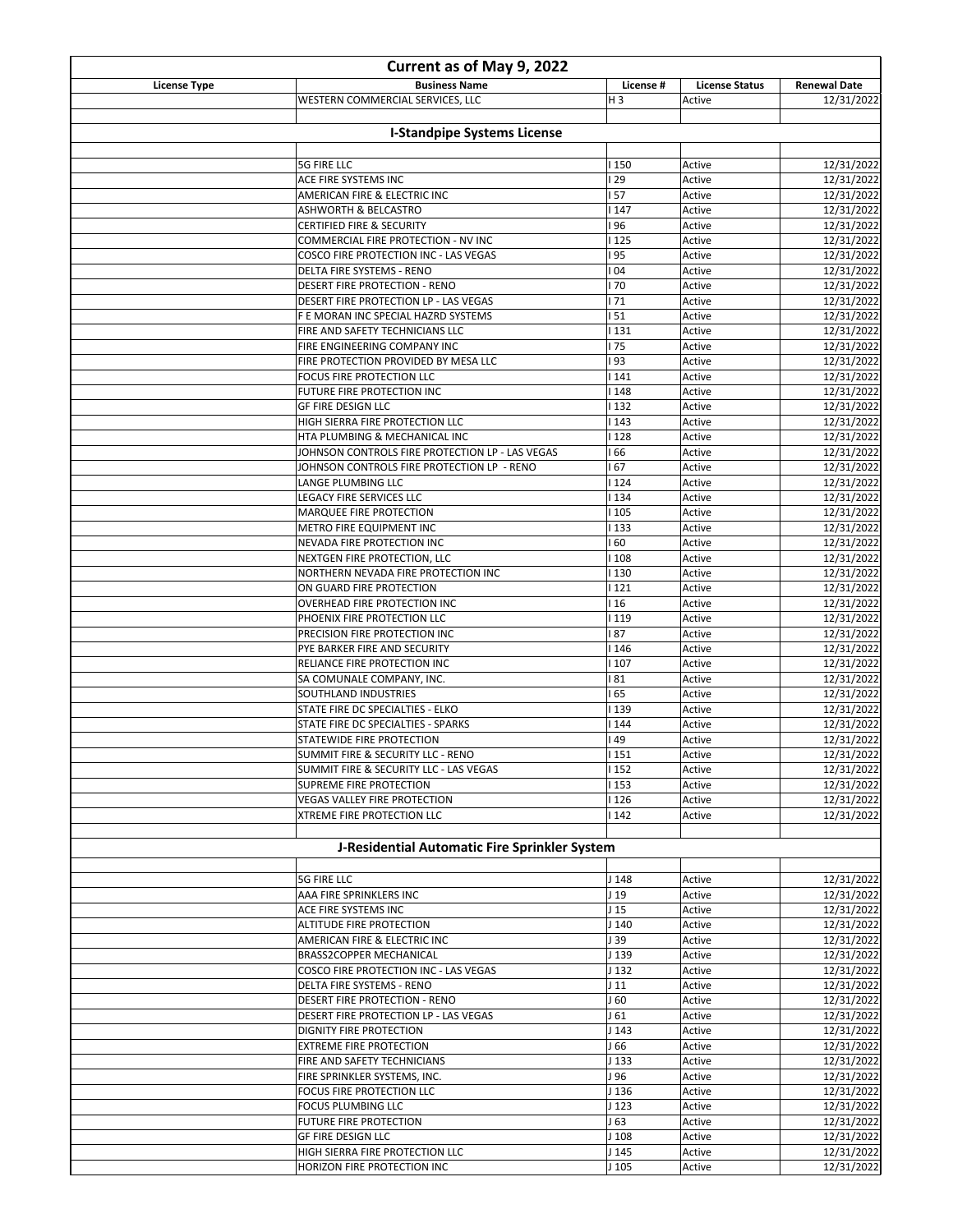| Current as of May 9, 2022 |                                                                       |                                      |                       |                          |
|---------------------------|-----------------------------------------------------------------------|--------------------------------------|-----------------------|--------------------------|
| <b>License Type</b>       | <b>Business Name</b>                                                  | License #                            | <b>License Status</b> | <b>Renewal Date</b>      |
|                           | HTA PLUMBING & MECHANICAL INC                                         | J 109                                | Active                | 12/31/2022               |
|                           | HYDRO FIRE PROTECTION INC<br><b>IBARRA INDUSTRIES</b>                 | J <sub>117</sub><br>J147             | Active<br>Active      | 12/31/2022<br>12/31/2022 |
|                           | JOHNSON CONTROLS FIRE PROTECTION LP - LAS VEGAS                       | J53                                  | Active                | 12/31/2022               |
|                           | JOHNSON CONTROLS FIRE PROTECTION LP - RENO                            | J <sub>54</sub>                      | Active                | 12/31/2022               |
|                           | K & N CONSTRUCTION, INC                                               | $J$ 104                              | Active                | 12/31/2022               |
|                           | KAP MECHANICAL SERVICES LLC                                           | J 99                                 | Active                | 12/31/2022               |
|                           | LANGE PLUMBING LLC                                                    | J <sub>103</sub>                     | Active                | 12/31/2022               |
|                           | LEGACY FIRE SERVICES LLC<br>LUSCHAR COMPANY LLC                       | J 129<br>113                         | Active<br>Active      | 12/31/2022<br>12/31/2022 |
|                           | NEVADA FIRE PROTECTION INC                                            | J38                                  | Active                | 12/31/2022               |
|                           | NORTHERN NEVADA FIRE PROTECTION                                       | J 134                                | Active                | 12/31/2022               |
|                           | ON GUARD FIRE PROTECTION                                              | 185                                  | Active                | 12/31/2022               |
|                           | OVERHEAD FIRE PROTECTION INC                                          | J 56                                 | Active                | 12/31/2022               |
|                           | PATTERSON FIRE PROTECTION SYSTEMS CO<br>PHOENIX FIRE PROTECTION LLC   | J <sub>118</sub><br>J <sub>121</sub> | Active<br>Active      | 12/31/2022<br>12/31/2022 |
|                           | PRECISION FIRE PROTECTION INC                                         | J45                                  | Active                | 12/31/2022               |
|                           | RELIANCE FIRE PROTECTION INC                                          | J 46                                 | Active                | 12/31/2022               |
|                           | RSP, INC                                                              | J 59                                 | Active                | 12/31/2022               |
|                           | <b>SCOTT FIRE PROTECTION</b>                                          | J 78                                 | Active                | 12/31/2022               |
|                           | <b>SOUTH SHORE FIRE SPRINKLER</b><br>SOUTHLAND INDUSTRIES             | J <sub>7</sub><br>J51                | Active<br>Active      | 12/31/2022<br>12/31/2022 |
|                           | STATE FIRE DC SPECIALTIES - ELKO                                      | J112                                 | Active                | 12/31/2022               |
|                           | STATE FIRE DC SPECIALTIES - SPARKS                                    | J <sub>144</sub>                     | Active                | 12/31/2022               |
|                           | STATEWIDE FIRE PROTECTION                                             | J37                                  | Active                | 12/31/2022               |
|                           | SUMMIT FIRE & SECURITY LLC - RENO                                     | J <sub>151</sub>                     | Active                | 12/31/2022               |
|                           | SUMMIT FIRE & SECURITY LLC - LAS VEGAS<br>SUPREME FIRE PROTECTION LLC | J <sub>152</sub><br>J141             | Active<br>Active      | 12/31/2022<br>12/31/2022 |
|                           | TAHOE FIRE DESIGN LLC                                                 | J149                                 | Active                | 12/31/2022               |
|                           | <b>VEGAS VALLEY FIRE PROTECTION</b>                                   | J <sub>52</sub>                      | Active                | 12/31/2022               |
|                           | <b>WALKER FIRE PROTECTION INC</b>                                     | J <sub>142</sub>                     | Active                | 12/31/2022               |
|                           | <b>XTREME FIRE PROTECTION</b>                                         | J 135                                | Active                | 12/31/2022               |
|                           |                                                                       |                                      |                       |                          |
|                           | <b>Medical Gas Installation</b>                                       |                                      |                       |                          |
|                           | AMI MECHANICAL LLC                                                    | MG 91                                | Active                | 12/31/2022               |
|                           | <b>BOMBARD MECHANICAL</b>                                             | MG 97                                | Active                | 12/31/2022               |
|                           | BORLASE PLUMBING COMPANY                                              | MG <sub>3</sub>                      | Active                | 12/31/2022               |
|                           | DONE RIGHT PLUMBING                                                   | MG <sub>5</sub>                      | Active                | 12/31/2022               |
|                           | GALLAGHER PLUMBING INC                                                | MG 50                                | Active                | 12/31/2022               |
|                           | HANSEN MECHANICAL CONTRACTORS INC<br><b>HARRIS LAS VEGAS LLC</b>      | MG 79<br>MG 96                       | Active<br>Active      | 12/31/2022<br>12/31/2022 |
|                           | HTA PLUMBING & MECHANICAL INC                                         | MG 52                                | Active                | 12/31/2022               |
|                           | J & S MECHANICAL CONTRACTORS                                          | MG 60                                | Active                | 12/31/2022               |
|                           | K & N CONSTRUCTION, INC                                               | MG 61                                | Active                | 12/31/2022               |
|                           | MMC CONTRACTORS WEST INC                                              | MG 13                                | Active                | 12/31/2022               |
|                           | NDI PLUMBING<br><b>P1 GROUP INC</b>                                   | MG 99                                | Active                | 12/31/2022               |
|                           | <b>SANDS PLUMBING</b>                                                 | MG 85<br>MG 48                       | Active<br>Active      | 12/31/2022<br>12/31/2022 |
|                           | SOUTHLAND INDUSTRIES                                                  | MG 62                                | Active                | 12/31/2022               |
|                           | UNIVERSAL PUMBING & HEATING                                           | <b>MG 80</b>                         | Active                | 12/31/2022               |
|                           | US MECHANICAL LLC                                                     | MG 84                                | Active                | 12/31/2022               |
|                           | YOUNG PLUMBING INC                                                    | MG 40                                | Active                | 12/31/2022               |
|                           | <b>Pyrotechnic Company</b>                                            |                                      |                       |                          |
|                           |                                                                       |                                      |                       |                          |
|                           | ADVANCED ENTERTAINMENT SERVICES                                       | P 0509                               | Active                | 4/30/2023                |
|                           | <b>DELZIO DESIGN</b>                                                  | P 3311                               | Active                | 4/30/2023                |
|                           | DIGITAL SOLID STATE PROPULSION                                        | P 2854                               | Active                | 4/30/2023                |
|                           | DYNAMIC EFFECTS & FIREWORKS COMPANY                                   | P 2335                               | Active                | 4/30/2023                |
|                           | ER LASER PRODUCTIONS                                                  | P 3183<br>P 3205                     | Active<br>Active      | 4/30/2023<br>4/30/2023   |
|                           | <b>FFP EFFECTS</b><br><b>FIREWORKS BY GRUCCI</b>                      | P 616                                | Active                | 4/30/2022                |
|                           | FIREWORKS WEST INTERNATIONALE                                         | P 516                                | Active                | 4/30/2023                |
|                           | <b>GARDEN STATE FIREWORKS</b>                                         | P 2546                               | Active                | 4/30/2023                |
|                           | <b>IMAGE SFX</b>                                                      | P 3157                               | Active                | 4/30/2023                |
|                           | <b>JDL FX LLC</b>                                                     | P 3290                               | Active                | 4/30/2023                |
|                           | JEM FX LV INC<br>LANTIS PRODUCTION INC                                | P 3201<br>P 538                      | Active<br>Active      | 4/30/2023<br>4/30/2023   |
|                           | LAS VEGAS DISPLAY FIREWORKS                                           | P 510                                | Active                | 4/30/2023                |
|                           | NEON RED INC                                                          | P 3309                               | Active                | 4/30/2023                |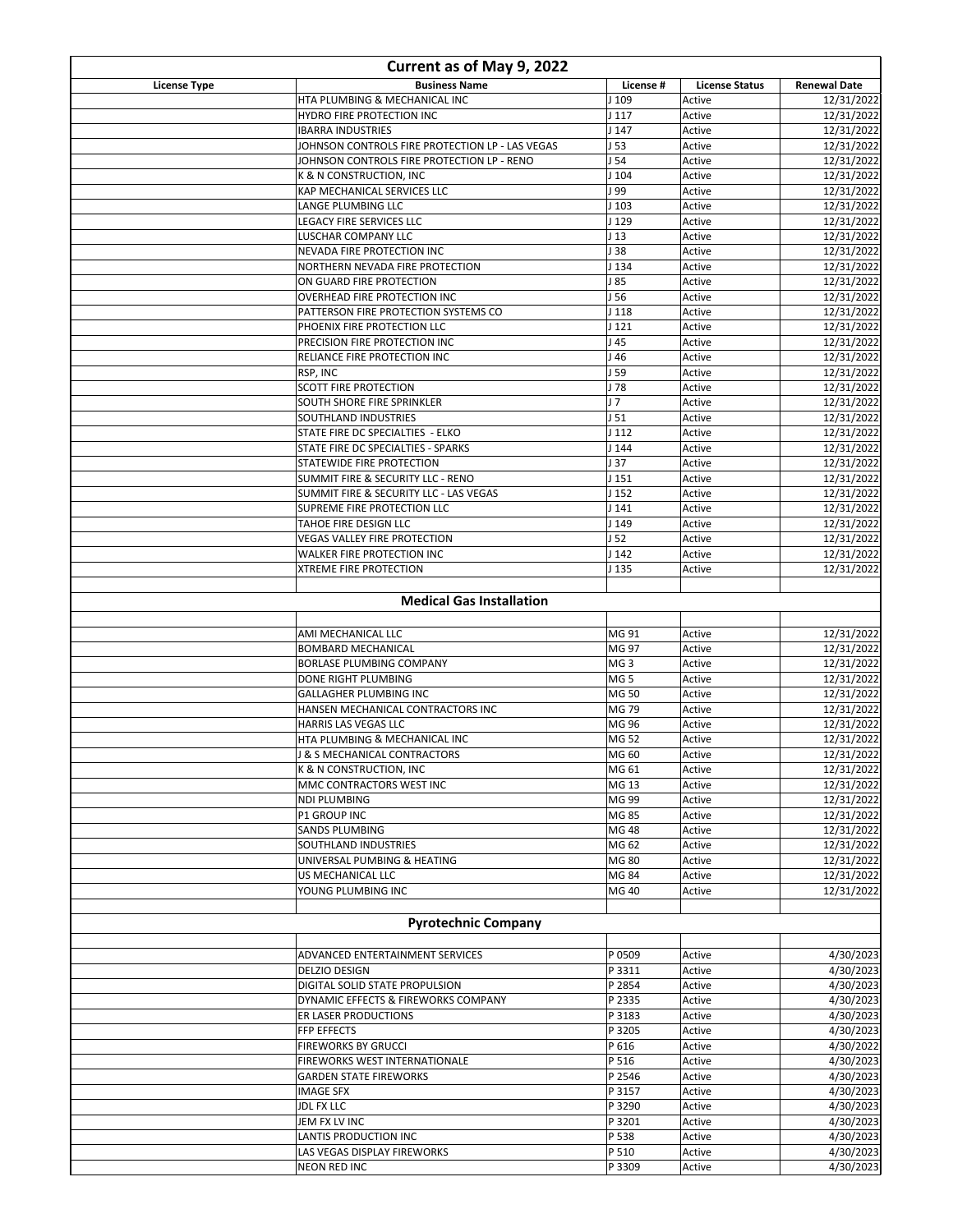| Current as of May 9, 2022 |                                                  |                                    |                       |                          |
|---------------------------|--------------------------------------------------|------------------------------------|-----------------------|--------------------------|
| <b>License Type</b>       | <b>Business Name</b>                             | License #                          | <b>License Status</b> | <b>Renewal Date</b>      |
|                           | PHILLIPS SPECIAL EFFECTS                         | P 3130                             | Active                | 4/30/2023                |
|                           | PIRANHA PRODUCTIONS                              | P 2105                             | Active                | 4/30/2023                |
|                           | PYRO GUYS INC                                    | P 840                              | Active                | 4/30/2023                |
|                           | PYRO SPECTACULARS INC<br>PYRO SPECTACULARS NORTH | P 501<br>P 2479                    | Active<br>Active      | 4/30/2023<br>4/30/2023   |
|                           | PYROTECNICO/FX LLC                               | P 1091                             | Active                | 4/30/2023                |
|                           | PYROTEK SPECIAL EFFECTS LAS VEGAS INC            | P 2956                             | Active                | 4/30/2023                |
|                           | <b>STRICTLY FX LLC</b>                           | P 2340                             | Active                | 4/30/2023                |
|                           | ZAMBELLI FIREWORKS                               | P 534                              | Active                | 4/30/2023                |
|                           |                                                  |                                    |                       |                          |
|                           | <b>Sale of Portable Fire Extinguishers</b>       |                                    |                       |                          |
|                           |                                                  | <b>RSFE 158</b>                    | Active                |                          |
|                           | ACE HARDWARE 1313<br>AIRGAS USA LLC - WINNEMUCCA | <b>RSFE 692</b>                    | Active                | 12/31/2022<br>12/31/2022 |
|                           | <b>ALBERTSONS #2</b>                             | <b>RSFE 510</b>                    | Active                | 12/31/2022               |
|                           | ALBERTSONS #13                                   | <b>RSFE 518</b>                    | Active                | 12/31/2022               |
|                           | ALBERTSONS #45                                   | <b>RSFE 724</b>                    | Active                | 12/31/2022               |
|                           | ALBERTSONS #46                                   | <b>RSFE 531</b>                    | Active                | 12/31/2022               |
|                           | ALBERTSONS #61                                   | <b>RSFE 535</b>                    | Active                | 12/31/2022               |
|                           | ALBERTSONS #89                                   | <b>RSFE 538</b>                    | Active                | 12/31/2022               |
|                           | ALBERTSONS #90                                   | <b>RSFE 481</b>                    | Active                | 12/31/2022               |
|                           | ALBERTSONS #93                                   | <b>RSFE 483</b>                    | Active                | 12/31/2022               |
|                           | ALBERTSONS #129                                  | <b>RSFE 525</b>                    | Active                | 12/31/2022               |
|                           | ALBERTSONS #155                                  | <b>RSFE 725</b>                    | Active                | 12/31/2022               |
|                           | ALBERTSONS #212                                  | <b>RSFE 517</b>                    | Active                | 12/31/2022               |
|                           | ALBERTSONS #276                                  | <b>RSFE 536</b>                    | Active                | 12/31/2022               |
|                           | ALBERTSONS #332                                  | <b>RSFE 613</b>                    | Active                | 12/31/2022               |
|                           | ALBERTSONS #341                                  | <b>RSFE 528</b>                    | Active                | 12/31/2022               |
|                           | ALBERTSONS #460                                  | <b>RSFE 589</b>                    | Active                | 12/31/2022               |
|                           | ALBERTSONS #662                                  | <b>RSFE 480</b>                    | Active                | 12/31/2022               |
|                           | ALBERTSONS #1059                                 | <b>RSFE 534</b>                    | Active                | 12/31/2022               |
|                           | ALBERTSONS #3016                                 | <b>RSFE 520</b>                    | Active                | 12/31/2022               |
|                           | ALBERTSONS #3021                                 | <b>RSFE 478</b>                    | Active<br>Active      | 12/31/2022<br>12/31/2022 |
|                           | ALBERTSONS #3205<br>ALBERTSONS #3206             | <b>RSFE 676</b><br><b>RSFE 677</b> | Active                | 12/31/2022               |
|                           | ALBERTSONS #3207                                 | <b>RSFE 678</b>                    | Active                | 12/31/2022               |
|                           | ALBERTSONS #3333                                 | <b>RSFE 679</b>                    | Active                | 12/31/2022               |
|                           | ALBERTSONS #4004                                 | <b>RSFE 511</b>                    | Active                | 12/31/2022               |
|                           | ALBERTSONS #4005                                 | <b>RSFE 512</b>                    | Active                | 12/31/2022               |
|                           | ALBERTSONS #4006                                 | <b>RSFE 513</b>                    | Active                | 12/31/2022               |
|                           | ALBERTSONS #4009                                 | <b>RSFE 726</b>                    | Active                | 12/31/2022               |
|                           | ALBERTSONS #4011                                 | <b>RSFE 516</b>                    | Active                | 12/31/2022               |
|                           | ALBERTSONS #4017                                 | <b>RSFE 521</b>                    | Active                | 12/31/2022               |
|                           | ALBERTSONS #4024                                 | <b>RSFE 523</b>                    | Active                | 12/31/2022               |
|                           | ALBERTSONS #4039                                 | <b>RSFE 526</b>                    | Active                | 12/31/2022               |
|                           | ALBERTSONS #4091                                 | <b>RSFE 482</b>                    | Active                | 12/31/2022               |
|                           | AUTO ZONE #2201                                  | <b>RSFE 425</b>                    | Active                | 12/31/2022               |
|                           | AUTO ZONE #2202                                  | <b>RSFE 418</b>                    | Active                | 12/31/2022               |
|                           | AUTO ZONE #2204                                  | <b>RSFE 420</b>                    | Active                | 12/31/2022               |
|                           | AUTO ZONE #2205                                  | <b>RSFE 421</b>                    | Active                | 12/31/2022               |
|                           | AUTO ZONE #2206                                  | <b>RSFE 419</b>                    | Active                | 12/31/2022               |
|                           | AUTO ZONE #2207<br>AUTO ZONE #2208               | <b>RSFE 426</b>                    | Active                | 12/31/2022               |
|                           | AUTO ZONE #2210                                  | <b>RSFE 423</b><br><b>RSFE 417</b> | Active<br>Active      | 12/31/2022<br>12/31/2022 |
|                           | AUTO ZONE #2211                                  | <b>RSFE 427</b>                    | Active                | 12/31/2022               |
|                           | AUTO ZONE #2212                                  | <b>RSFE 424</b>                    | Active                | 12/31/2022               |
|                           | AUTO ZONE #2218                                  | <b>RSFE 569</b>                    | Active                | 12/31/2022               |
|                           | AUTO ZONE #2220                                  | <b>RSFE 416</b>                    | Active                | 12/31/2022               |
|                           | <b>AUTO ZONE #2221</b>                           | <b>RSFE 422</b>                    | Active                | 12/31/2022               |
|                           | AUTO ZONE #2224                                  | <b>RSFE 568</b>                    | Active                | 12/31/2022               |
|                           | AUTO ZONE #2230                                  | <b>RSFE 450</b>                    | Active                | 12/31/2022               |
|                           | AUTO ZONE #2234                                  | <b>RSFE 567</b>                    | Active                | 12/31/2022               |
|                           | AUTO ZONE #2239                                  | <b>RSFE 566</b>                    | Active                | 12/31/2022               |
|                           | <b>AUTO ZONE #2241</b>                           | <b>RSFE 565</b>                    | Active                | 12/31/2022               |
|                           | AUTO ZONE #2242                                  | <b>RSFE 564</b>                    | Active                | 12/31/2022               |
|                           | AUTO ZONE #2243                                  | <b>RSFE 563</b>                    | Active                | 12/31/2022               |
|                           | AUTO ZONE #2244                                  | <b>RSFE 562</b>                    | Active                | 12/31/2022               |
|                           | AUTO ZONE #2250                                  | <b>RSFE 596</b>                    | Active                | 12/31/2022               |
|                           | AUTO ZONE #3685                                  | <b>RSFE 685</b>                    | Active                | 12/31/2022               |
|                           | AUTO ZONE #3734                                  | <b>RSFE 599</b>                    | Active                | 12/31/2022               |
|                           | AUTO ZONE #3735                                  | <b>RSFE 622</b>                    | Active                | 12/31/2022               |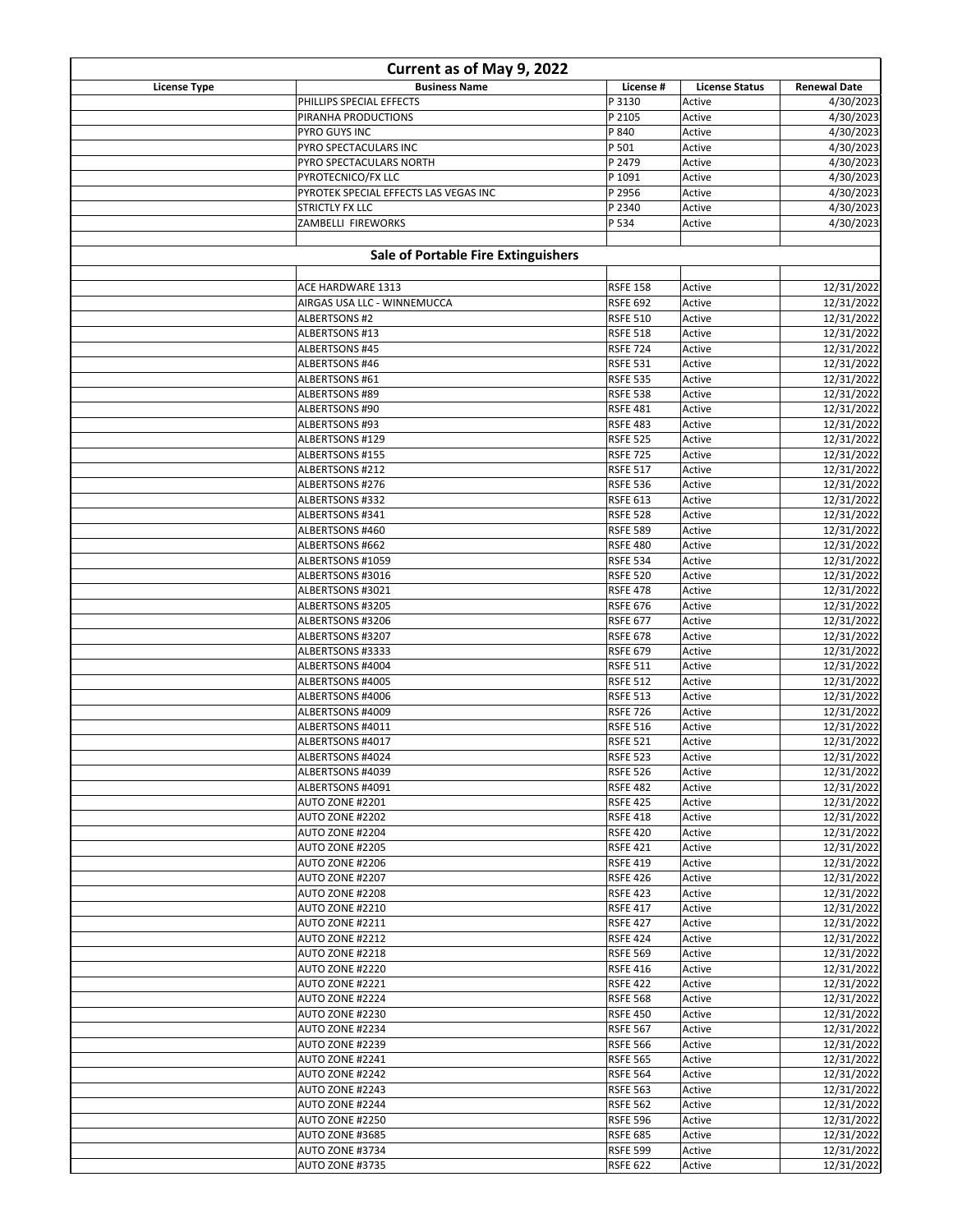| Current as of May 9, 2022 |                                                                |                                    |                       |                          |
|---------------------------|----------------------------------------------------------------|------------------------------------|-----------------------|--------------------------|
| <b>License Type</b>       | <b>Business Name</b>                                           | License #                          | <b>License Status</b> | <b>Renewal Date</b>      |
|                           | AUTO ZONE #3736                                                | <b>RSFE 597</b>                    | Active                | 12/31/2022               |
|                           | <b>AUTO ZONE #3737</b>                                         | <b>RSFE 561</b>                    | Active                | 12/31/2022               |
|                           | AUTO ZONE #3738                                                | <b>RSFE 560</b>                    | Active                | 12/31/2022               |
|                           | AUTO ZONE #3739                                                | <b>RSFE 686</b>                    | Active                | 12/31/2022               |
|                           | AUTO ZONE #3740                                                | <b>RSFE 637</b>                    | Active                | 12/31/2022               |
|                           | AUTO ZONE #3741                                                | <b>RSFE 595</b>                    | Active                | 12/31/2022               |
|                           | AUTO ZONE #3742<br>AUTO ZONE #3743                             | <b>RSFE 598</b><br><b>RSFE 624</b> | Active<br>Active      | 12/31/2022<br>12/31/2022 |
|                           | AUTO ZONE #3750                                                | <b>RSFE 559</b>                    | Active                | 12/31/2022               |
|                           | AUTO ZONE #4016                                                | <b>RSFE 643</b>                    | Active                | 12/31/2022               |
|                           | AUTO ZONE #4039                                                | <b>RSFE 644</b>                    | Active                | 12/31/2022               |
|                           | AUTO ZONE #4047                                                | <b>RSFE 687</b>                    | Active                | 12/31/2022               |
|                           | AUTO ZONE #4076                                                | <b>RSFE 645</b>                    | Active                | 12/31/2022               |
|                           | AUTO ZONE #4085                                                | <b>RSFE 650</b>                    | Active                | 12/31/2022               |
|                           | AUTO ZONE #4088                                                | <b>RSFE 651</b>                    | Active                | 12/31/2022               |
|                           | AUTO ZONE #4132                                                | <b>RSFE 650</b>                    | Active                | 12/31/2022               |
|                           | AUTO ZONE #4134                                                | <b>RSFE 652</b>                    | Active                | 12/31/2022               |
|                           | AUTO ZONE #4137                                                | <b>RSFE 654</b>                    | Active                | 12/31/2022               |
|                           | AUTO ZONE #4158                                                | <b>RSFE 653</b>                    | Active                | 12/31/2022               |
|                           | AUTO ZONE #4163                                                | <b>RSFE 655</b>                    | Active                | 12/31/2022               |
|                           | AUTO ZONE #4177                                                | <b>RSFE 660</b>                    | Active                | 12/31/2022               |
|                           | AUTO ZONE #4434                                                | <b>RSFE 708</b>                    | Active                | 12/31/2022               |
|                           | AUTO ZONE #5724                                                | <b>RSFE 337</b>                    | Active                | 12/31/2022               |
|                           | AUTO ZONE #5725<br>AUTO ZONE #5726                             | <b>RSFE 225</b>                    | Active                | 12/31/2022               |
|                           | AUTO ZONE #5728                                                | <b>RSFE 289</b><br><b>RSFE 210</b> | Active<br>Active      | 12/31/2022<br>12/31/2022 |
|                           | AUTO ZONE #5730                                                | <b>RSFE 226</b>                    | Active                | 12/31/2022               |
|                           | AUTO ZONE #5731                                                | <b>RSFE 431</b>                    | Active                | 12/31/2022               |
|                           | AUTO ZONE #5735                                                | <b>RSFE 221</b>                    | Active                | 12/31/2022               |
|                           | AUTO ZONE #5737                                                | <b>RSFE 223</b>                    | Active                | 12/31/2022               |
|                           | AUTO ZONE #5739                                                | <b>RSFE 269</b>                    | Active                | 12/31/2022               |
|                           | AUTO ZONE #5740                                                | <b>RSFE 428</b>                    | Active                | 12/31/2022               |
|                           | AUTO ZONE #5743                                                | <b>RSFE 339</b>                    | Active                | 12/31/2022               |
|                           | AUTO ZONE #5744                                                | <b>RSFE 340</b>                    | Active                | 12/31/2022               |
|                           | AUTO ZONE #5746                                                | <b>RSFE 338</b>                    | Active                | 12/31/2022               |
|                           | AUTO ZONE #5748                                                | <b>RSFE 430</b>                    | Active                | 12/31/2022               |
|                           | AUTO ZONE #5749                                                | <b>RSFE 291</b>                    | Active                | 12/31/2022               |
|                           | AUTO ZONE #5917                                                | <b>RSFE 429</b>                    | Active                | 12/31/2022               |
|                           | AUTO ZONE #6169                                                | <b>RSFE 702</b>                    | Active                | 12/31/2022               |
|                           | AUTO ZONE #6190                                                | <b>RSFE 695</b>                    | Active                | 12/31/2022               |
|                           | AUTO ZONE #6294<br>C B BROWN COMPANY INC                       | <b>RSFE 671</b><br><b>RSFE 592</b> | Active<br>Active      | 12/31/2022<br>12/31/2022 |
|                           | CABELAS #22                                                    | <b>RSFE 631</b>                    | Active                | 12/31/2022               |
|                           | COSTCO WHOLESALE #025                                          | <b>RSFE 065</b>                    | Active                | 12/31/2022               |
|                           | <b>COSTCO WHOLESALE #127</b>                                   | <b>RSFE 411</b>                    | Active                | 12/31/2022               |
|                           | COSTCO WHOLESALE #563                                          | <b>RSFE 139</b>                    | Active                | 12/31/2022               |
|                           | COSTCO WHOLESALE #646                                          | <b>RSFE 470</b>                    | Active                | 12/31/2022               |
|                           | <b>COSTCO WHOLESALE #673</b>                                   | <b>RSFE 140</b>                    | Active                | 12/31/2022               |
|                           | COSTCO WHOLESALE #685                                          | <b>RSFE 433</b>                    | Active                | 12/31/2022               |
|                           | COSTCO WHOLESALE #737                                          | <b>RSFE 465</b>                    | Active                | 12/31/2022               |
|                           | COSTCO WHOLESALE #1320                                         | <b>RSFE 698</b>                    | Active                | 12/31/2022               |
|                           | HD SUPPLY WHITE CAP #11                                        | <b>RSFE 673</b>                    | Active                | 12/31/2022               |
|                           | HD SUPPLY WHITE CAP                                            | <b>RSFE 674</b>                    | Active                | 12/31/2022               |
|                           | HOOD AND DUCT CLEANING DBA MULBERRY FIRE                       | <b>RSFE 723</b>                    | Active                | 12/31/2022               |
|                           | <b>KENTS SUPPLY CENTER</b>                                     | <b>RSFE 583</b>                    | Active                | 12/31/2022<br>12/31/2022 |
|                           | LOWE S HOME CENTERS LLC #0321<br>LOWE S HOME CENTERS LLC #0784 | <b>RSFE 581</b><br><b>RSFE 580</b> | Active<br>Active      | 12/31/2022               |
|                           | LOWE S HOME CENTERS LLC #1024                                  | <b>RSFE 579</b>                    | Active                | 12/31/2022               |
|                           | LOWE S HOME CENTERS LLC #1033                                  | <b>RSFE 578</b>                    | Active                | 12/31/2022               |
|                           | LOWE S HOME CENTERS LLC #1537                                  | <b>RSFE 577</b>                    | Active                | 12/31/2022               |
|                           | LOWE S HOME CENTERS LLC #1620                                  | <b>RSFE 576</b>                    | Active                | 12/31/2022               |
|                           | LOWE S HOME CENTERS LLC #1639                                  | <b>RSFE 575</b>                    | Active                | 12/31/2022               |
|                           | LOWE S HOME CENTERS LLC #1703                                  | <b>RSFE 574</b>                    | Active                | 12/31/2022               |
|                           | LOWE S HOME CENTERS LLC #1719                                  | <b>RSFE 573</b>                    | Active                | 12/31/2022               |
|                           | LOWE S HOME CENTERS LLC #1836                                  | <b>RSFE 572</b>                    | Active                | 12/31/2022               |
|                           | LOWE S HOME CENTERS LLC #1863                                  | <b>RSFE 571</b>                    | Active                | 12/31/2022               |
|                           | LOWE S HOME CENTERS LLC #2271                                  | <b>RSFE 570</b>                    | Active                | 12/31/2022               |
|                           | LOWE S HOME CENTERS LLC #2477                                  | <b>RSFE 587</b>                    | Active                | 12/31/2022               |
|                           | LOWE S HOME CENTERS LLC #2661                                  | <b>RSFE 594</b>                    | Active                | 12/31/2022               |
|                           | LOWE S HOME CENTERS LLC #2721                                  | <b>RSFE 612</b>                    | Active                | 12/31/2022               |
|                           | LOWE S HOME CENTERS LLC #2844                                  | <b>RSFE 642</b>                    | Active                | 12/31/2022               |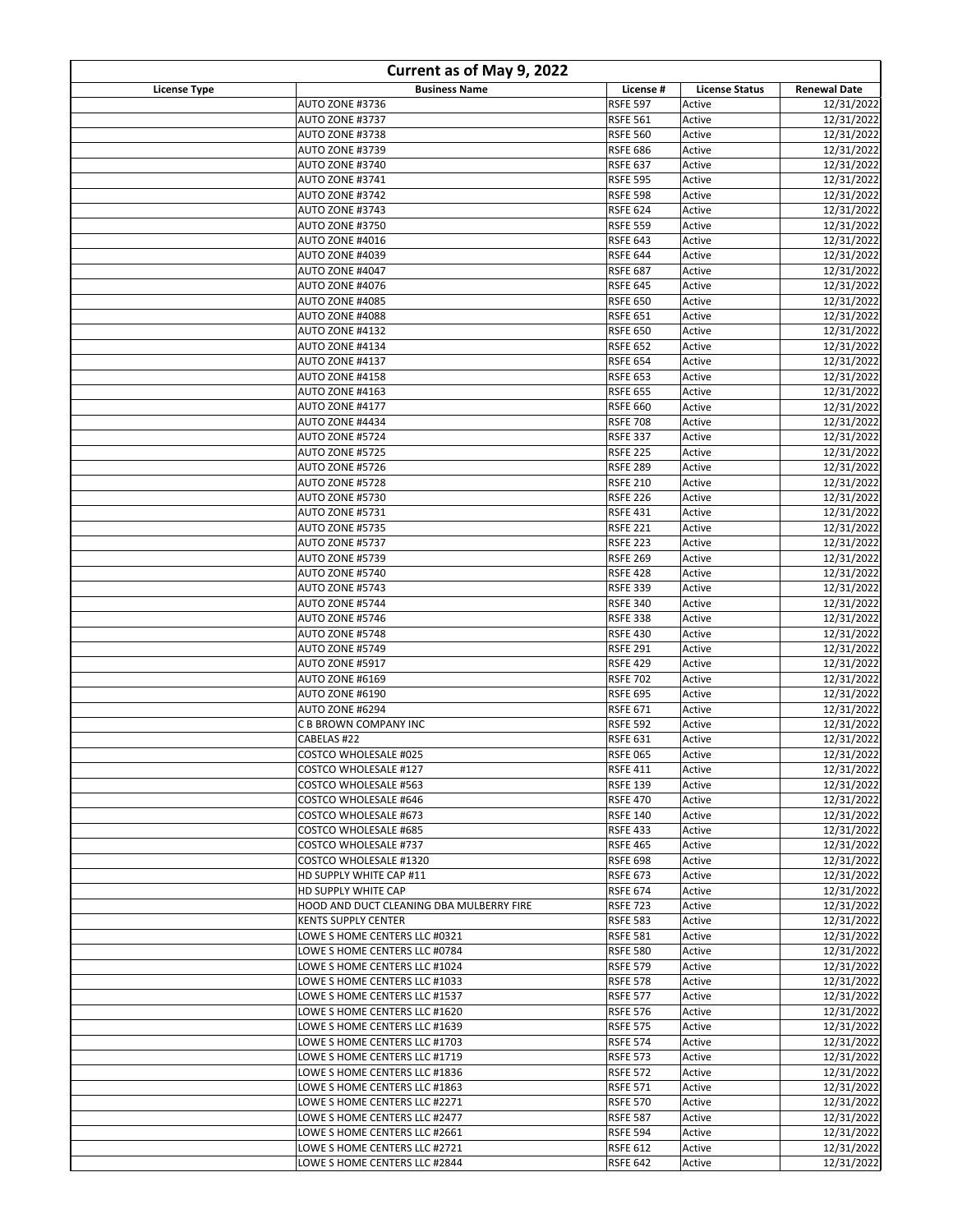| Current as of May 9, 2022 |                                                                                                    |                                    |                       |                          |
|---------------------------|----------------------------------------------------------------------------------------------------|------------------------------------|-----------------------|--------------------------|
| License Type              | <b>Business Name</b>                                                                               | License #                          | <b>License Status</b> | <b>Renewal Date</b>      |
|                           | LOWE S HOME CENTERS LLC #3034                                                                      | <b>RSFE 648</b>                    | Active                | 12/31/2022               |
|                           | MOUNTAIN HARDWARE AND SPORTS INCLINE VILLAGE INC                                                   | <b>RSFE 722</b>                    | Active                | 12/31/2022               |
|                           | NAPA AUTO PARTS - BATTLE MOUNTAIN<br>NORCO #40 - ELKO                                              | <b>RSFE 667</b><br>RSFE 99         | Active<br>Active      | 12/31/2022<br>12/31/2022 |
|                           | NORCO #41 - WINNEMUCCA                                                                             | <b>RSFE 100</b>                    | Active                | 12/31/2022               |
|                           | PEP BOYS - MANNY, MOE & JACK OF CALIFORNIA #670                                                    | <b>RSFE 720</b>                    | Active                | 12/31/2022               |
|                           | PEP BOYS - MANNY, MOE & JACK OF CALIFORNIA #670                                                    | <b>RSFE 711</b>                    | Active                | 12/31/2022               |
|                           | PEP BOYS - MANNY, MOE & JACK OF CALIFORNIA #683                                                    | <b>RSFE 719</b>                    | Active                | 12/31/2022               |
|                           | PEP BOYS - MANNY, MOE & JACK OF CALIFORNIA #685                                                    | <b>RSFE 709</b>                    | Active                | 12/31/2022               |
|                           | PEP BOYS - MANNY, MOE & JACK OF CALIFORNIA #688                                                    | <b>RSFE 710</b>                    | Active                | 12/31/2022               |
|                           | PEP BOYS - MANNY, MOE & JACK OF CALIFORNIA #702<br>PEP BOYS - MANNY, MOE & JACK OF CALIFORNIA #708 | <b>RSFE 712</b><br><b>RSFE 713</b> | Active<br>Active      | 12/31/2022<br>12/31/2022 |
|                           | PEP BOYS - MANNY, MOE & JACK OF CALIFORNIA #709                                                    | <b>RSFE 714</b>                    | Active                | 12/31/2022               |
|                           | PEP BOYS - MANNY, MOE & JACK OF CALIFORNIA #776                                                    | <b>RSFE 715</b>                    | Active                | 12/31/2022               |
|                           | PEP BOYS - MANNY, MOE & JACK OF CALIFORNIA #819                                                    | <b>RSFE 716</b>                    | Active                | 12/31/2022               |
|                           | PEP BOYS - MANNY, MOE & JACK OF CALIFORNIA #868                                                    | <b>RSFE 717</b>                    | Active                | 12/31/2022               |
|                           | PEP BOYS - MANNY, MOE & JACK OF CALIFORNIA #869                                                    | <b>RSFE 718</b>                    | Active                | 12/31/2022               |
|                           | SAMS CLUB #4768                                                                                    | <b>RSFE 447</b>                    | Active                | 12/31/2022<br>12/31/2022 |
|                           | SAMS CLUB #4974<br>SAMS CLUB #4983                                                                 | <b>RSFE 606</b><br><b>RSFE 608</b> | Active<br>Active      | 12/31/2022               |
|                           | SAMS CLUB #6257                                                                                    | <b>RSFE 412</b>                    | Active                | 12/31/2022               |
|                           | SAMS CLUB #6261                                                                                    | <b>RSFE 409</b>                    | Active                | 12/31/2022               |
|                           | SAMS CLUB #6382                                                                                    | <b>RSFE 258</b>                    | Active                | 12/31/2022               |
|                           | SAMS CLUB #8177                                                                                    | <b>RSFE 209</b>                    | Active                | 12/31/2022               |
|                           | <b>SHELLY S HARDWARE</b>                                                                           | <b>RSFE 193</b>                    | Active                | 12/31/2022               |
|                           | SPORTSMANS WAREHOUSE #229 -CARSON CITY                                                             | <b>RSFE 703</b>                    | Active                | 12/31/2022               |
|                           | SPORTSMANS WAREHOUSE #187 - HENDERSON<br>SPORTSMANS WAREHOUSE #222 - LAS VEGAS                     | <b>RSFE 704</b><br><b>RSFE 705</b> | Active<br>Active      | 12/31/2022<br>12/31/2022 |
|                           | SPORTSMANS WAREHOUSE #123 -RENO                                                                    | <b>RSFE 628</b>                    | Active                | 12/31/2022               |
|                           | TARGET STORE #0264                                                                                 | <b>RSFE 267</b>                    | Active                | 12/31/2022               |
|                           | TARGET STORE #0265                                                                                 | <b>RSFE 230</b>                    | Active                | 12/31/2022               |
|                           | TARGET STORE #0680                                                                                 | <b>RSFE 203</b>                    | Active                | 12/31/2022               |
|                           | TARGET STORE #0826                                                                                 | <b>RSFE 228</b>                    | Active                | 12/31/2022               |
|                           | TARGET STORE #0850                                                                                 | <b>RSFE 268</b>                    | Active                | 12/31/2022               |
|                           | TARGET STORE #1171<br>TARGET STORE #1207                                                           | <b>RSFE 373</b><br><b>RSFE 371</b> | Active<br>Active      | 12/31/2022<br>12/31/2022 |
|                           | TARGET STORE #1239                                                                                 | <b>RSFE 374</b>                    | Active                | 12/31/2022               |
|                           | TARGET STORE #1363                                                                                 | <b>RSFE 438</b>                    | Active                | 12/31/2022               |
|                           | TARGET STORE #1462                                                                                 | <b>RSFE 485</b>                    | Active                | 12/31/2022               |
|                           | <b>TARGET STORE #1524</b>                                                                          | <b>RSFE 459</b>                    | Active                | 12/31/2022               |
|                           | TARGET STORE #2164                                                                                 | <b>RSFE 484</b>                    | Active                | 12/31/2022               |
|                           | TARGET STORE #2404<br>TARGET STORE #2472                                                           | <b>RSFE 619</b><br><b>RSFE 616</b> | Active<br>Active      | 12/31/2022<br>12/31/2022 |
|                           | <b>TARGET STORE T-2497</b>                                                                         | <b>RSFE 639</b>                    | Active                | 12/31/2022               |
|                           | TARGET STORE #2568                                                                                 | <b>RSFE 658</b>                    | Active                | 12/31/2022               |
|                           | TARGET STORE T-2569                                                                                | <b>RSFE 630</b>                    | Active                | 12/31/2022               |
|                           | THE HOME DEPOT #3301                                                                               | <b>RSFE 541</b>                    | Active                | 12/31/2022               |
|                           | THE HOME DEPOT #3302                                                                               | <b>RSFE 542</b>                    | Active                | 12/31/2022               |
|                           | THE HOME DEPOT #3303                                                                               | <b>RSFE 543</b>                    | Active                | 12/31/2022<br>12/31/2022 |
|                           | THE HOME DEPOT #3304<br>THE HOME DEPOT #3305                                                       | <b>RSFE 544</b><br><b>RSFE 545</b> | Active<br>Active      | 12/31/2022               |
|                           | THE HOME DEPOT #3306                                                                               | <b>RSFE 546</b>                    | Active                | 12/31/2022               |
|                           | THE HOME DEPOT #3307                                                                               | <b>RSFE 547</b>                    | Active                | 12/31/2022               |
|                           | THE HOME DEPOT #3308                                                                               | <b>RSFE 611</b>                    | Active                | 12/31/2022               |
|                           | THE HOME DEPOT #3309                                                                               | <b>RSFE 614</b>                    | Active                | 12/31/2022               |
|                           | THE HOME DEPOT #3310                                                                               | <b>RSFE 548</b>                    | Active                | 12/31/2022               |
|                           | THE HOME DEPOT #3311<br>THE HOME DEPOT #3312                                                       | <b>RSFE 549</b><br><b>RSFE 550</b> | Active<br>Active      | 12/31/2022<br>12/31/2022 |
|                           | THE HOME DEPOT #3313                                                                               | <b>RSFE 551</b>                    | Active                | 12/31/2022               |
|                           | THE HOME DEPOT #3314                                                                               | <b>RSFE 552</b>                    | Active                | 12/31/2022               |
|                           | THE HOME DEPOT #3315                                                                               | <b>RSFE 553</b>                    | Active                | 12/31/2022               |
|                           | THE HOME DEPOT #3316                                                                               | <b>RSFE 554</b>                    | Active                | 12/31/2022               |
|                           | THE HOME DEPOT #3318                                                                               | <b>RSFE 555</b>                    | Active                | 12/31/2022               |
|                           | THE HOME DEPOT #3320                                                                               | <b>RSFE 556</b>                    | Active                | 12/31/2022               |
|                           | THE HOME DEPOT #3322<br>THE HOME DEPOT #3324                                                       | <b>RSFE 617</b><br><b>RSFE 638</b> | Active<br>Active      | 12/31/2022<br>12/31/2022 |
|                           | THE HOME DEPOT #8560                                                                               | <b>RSFE 557</b>                    | Active                | 12/31/2022               |
|                           | VILLAGE ACE HARDWARE                                                                               | <b>RSFE 008</b>                    | Active                | 12/31/2022               |
|                           | WAGNER HARDWARE INC                                                                                | <b>RSFE 247</b>                    | Active                | 12/31/2022               |
|                           | <b>WAL-MART #1559</b>                                                                              | <b>RSFE 249</b>                    | Active                | 12/31/2022               |
|                           | WAL-MART #1560                                                                                     | <b>RSFE 245</b>                    | Active                | 12/31/2022               |